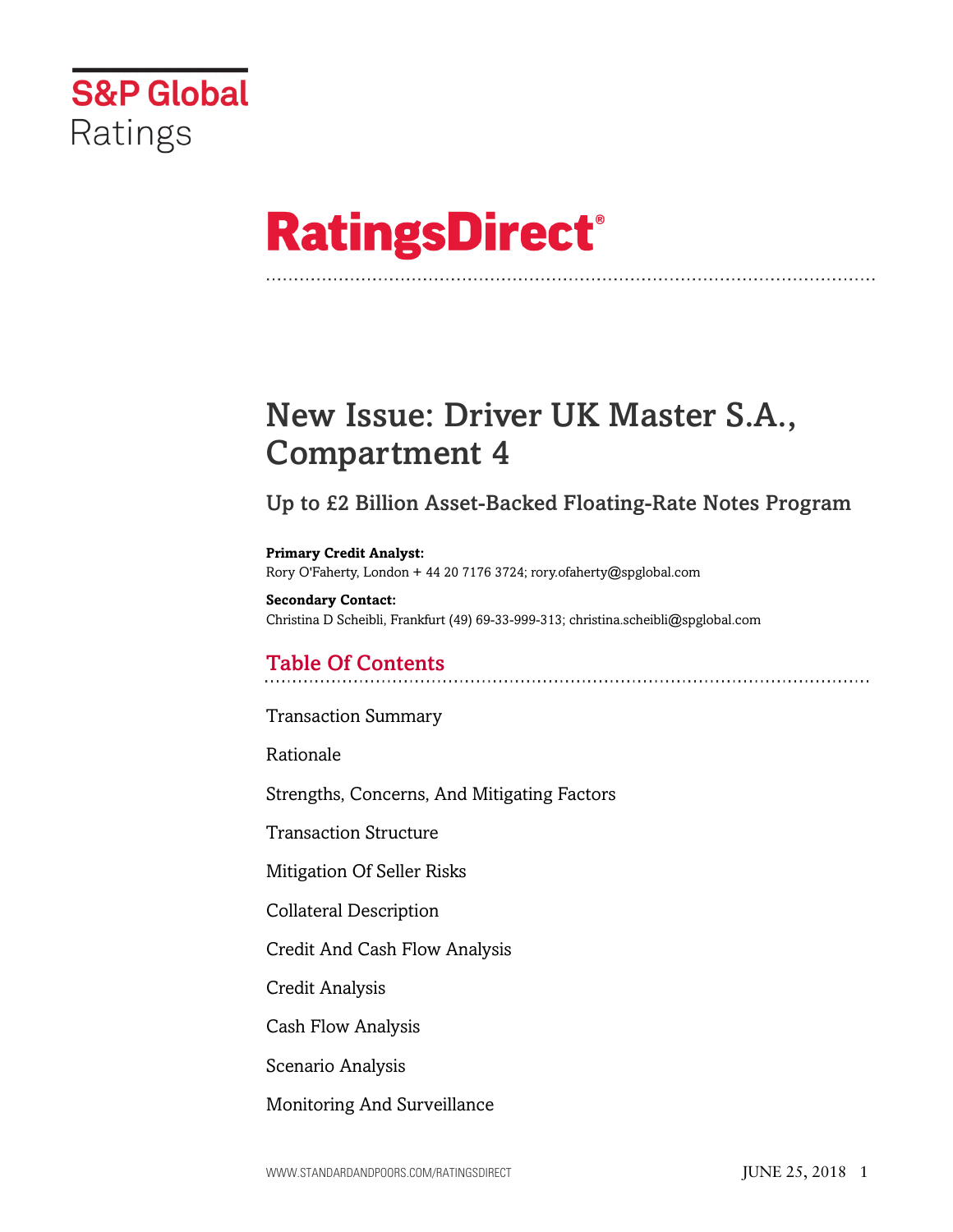## Table Of Contents (cont.)

[Related Criteria](#page-23-0)

[Related Research](#page-23-1)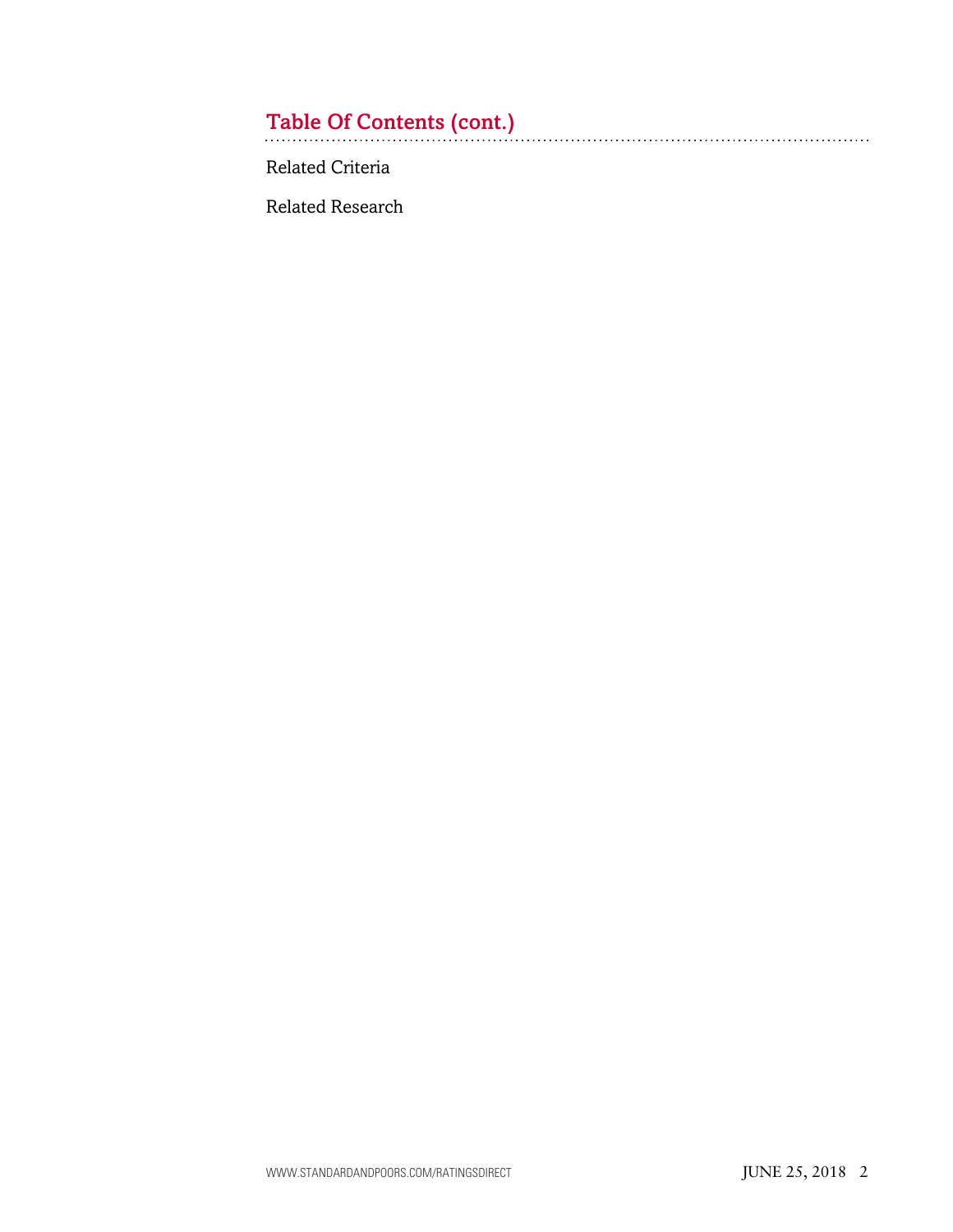## New Issue: Driver UK Master S.A., Compartment 4

Up to £2 Billion Asset-Backed Floating-Rate Notes Program

### Ratings Detail

| <b>Ratings Assigned</b> |            |                   |                                                |                           |                                         |                                     |                         |
|-------------------------|------------|-------------------|------------------------------------------------|---------------------------|-----------------------------------------|-------------------------------------|-------------------------|
| Class                   | Rating*    | Amount<br>(min f) | Overcollateralization and<br>subordination (%) | Cash<br>reserve<br>$(\%)$ | Available credit<br>enhancement $(\%)\$ | Interest (%)+                       | Legal final<br>maturity |
| A 2018-1                | $AAA$ (sf) | 456.5             | 26.5                                           | 0.97                      | 27.47                                   | One-month<br>LIBOR plus<br>0.65%    | June 25,<br>2028        |
| B 2018-1                | $A + (sf)$ | 43.5              | 19.5                                           | 0.97                      | 20.47                                   | One-month<br>LIBOR plus<br>1.20%    | June 25,<br>2028        |
| Subordinated<br>loan    | <b>NR</b>  | 108.1             | N/A                                            | N/A                       | N/A                                     | One-month<br>LIBOR plus a<br>margin | June 25,<br>2028        |

\*Our ratings address timely payment of interest and payment of principal no later than the legal final maturity date. §Includes the class B notes' subordination (for the class A notes only), a subordinated loan, overcollateralization, and a cash reserve (see "Transaction Key Features"). †Subject to a floor of zero. NR--Not rated. N/A--Not applicable.

| <b>Transaction Participants</b>                                                    |                                               |
|------------------------------------------------------------------------------------|-----------------------------------------------|
| Originator and servicer                                                            | Volkswagen Financial Services (UK) Ltd.       |
| Arranger and lead manager                                                          | Royal Bank of Canada PLC                      |
| Seller                                                                             | Volkswagen Financial Services (UK) Ltd.       |
| Security trustee                                                                   | Wilmington Trust SP Services (Frankfurt) GmbH |
| Corporate services provider                                                        | Circumference FS (Luxembourg) S.A.            |
| Servicer collection account bank, transaction account bank, and cash administrator | Citibank N.A. (London Branch)                 |
| Paying agent, calculation agent, interest determination agent, and custodian       | Citibank N.A. (London Branch)                 |
| Subordinated lender                                                                | Volkswagen International Luxemburg S.A.       |
| Interest rate swap counterparty                                                    | ING BANK N.V.                                 |
| Data protection trustee                                                            | Wilmington Trust SP Services (Frankfurt) GmbH |

| <b>Supporting Ratings</b>                                                         |               |
|-----------------------------------------------------------------------------------|---------------|
| Institution/role                                                                  | Rating        |
| Citibank N.A. (London Branch) as transaction bank account provider* A+/Stable/A-1 |               |
| ING BANK N.V.                                                                     | A+/Stable/A-1 |
| *Rating derived from the rating on the parent entity.                             |               |

| <b>Transaction Key Features*</b> |                                                                                                    |
|----------------------------------|----------------------------------------------------------------------------------------------------|
| Closing date                     | June 25, 2018                                                                                      |
| Collateral                       | Auto loan receivables under loan contracts with borrowers resident in England, Wales, and Scotland |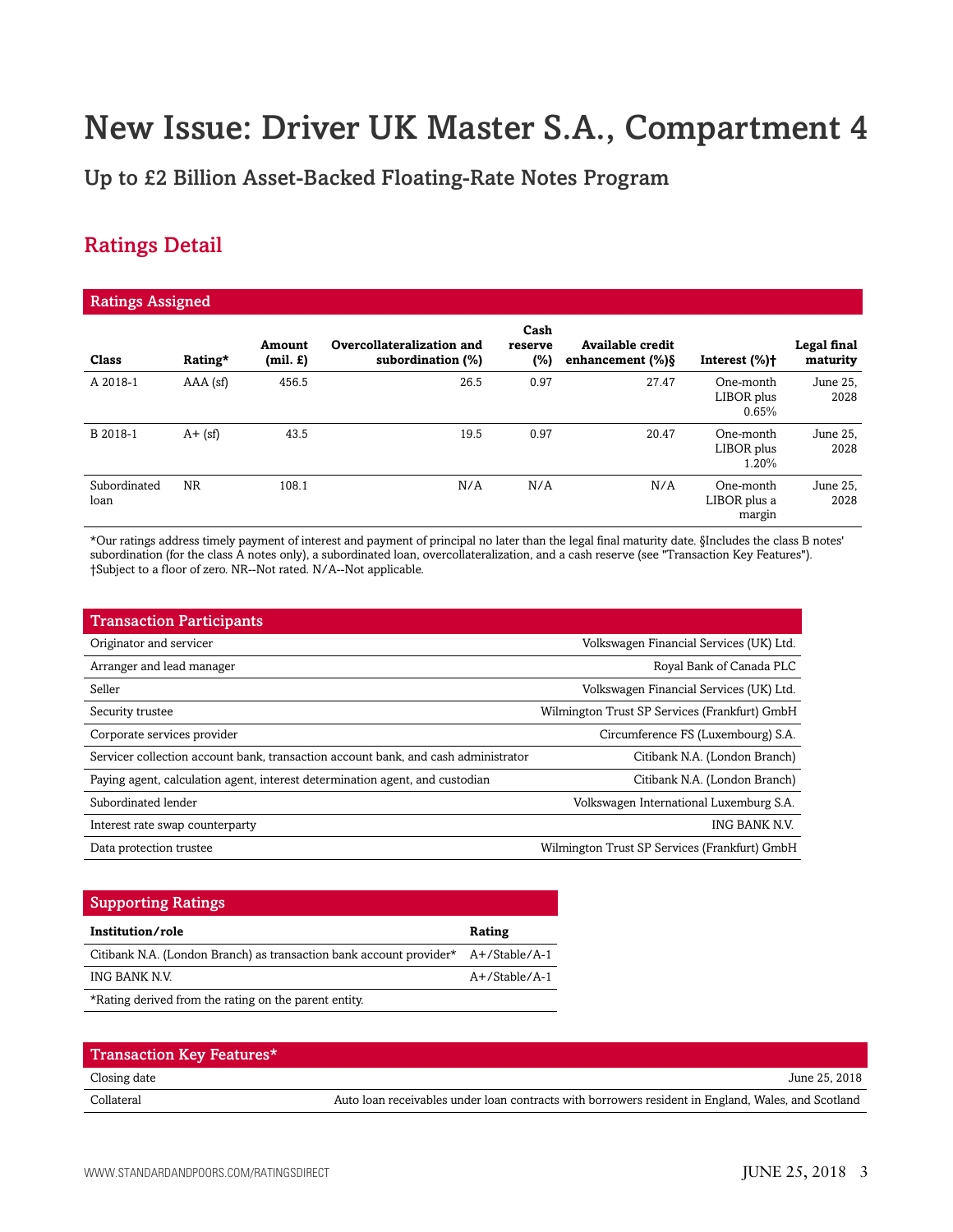| <b>Transaction Key Features*</b> | (cont.)                                                                                                                                                                                                                                                                                                                                                                                                                                                                                                                |
|----------------------------------|------------------------------------------------------------------------------------------------------------------------------------------------------------------------------------------------------------------------------------------------------------------------------------------------------------------------------------------------------------------------------------------------------------------------------------------------------------------------------------------------------------------------|
| Portfolio balance (£)            | 621,132,246.24                                                                                                                                                                                                                                                                                                                                                                                                                                                                                                         |
| Number of loans                  | 33,495                                                                                                                                                                                                                                                                                                                                                                                                                                                                                                                 |
| Assets' country of origin        | England, Scotland, and Wales                                                                                                                                                                                                                                                                                                                                                                                                                                                                                           |
| Transaction structure            | Revolving pool, true sale                                                                                                                                                                                                                                                                                                                                                                                                                                                                                              |
| Replenishment period             | 24 months                                                                                                                                                                                                                                                                                                                                                                                                                                                                                                              |
| New issuance                     | The program maximum issuance amounts according to the transaction limit are £2 billion. Further issuance of class A<br>and B notes, either by further amounts of existing series or issuing new series, up to the maximum issuance amount<br>will rank pari passu with the initially issued notes and will have the same levels of credit enhancement and liquidity<br>support. Further notes can be issued with overcollateralization floor levels of 26.50% and 19.50% for the class A and B<br>notes, respectively. |
| Notes redemption profile         | Sequential after revolving period, switching to pro rata after additional overcollateralization builds up, subject to<br>compliance with the transaction's performance tests.                                                                                                                                                                                                                                                                                                                                          |
| Loan redemption profile          | Straight amortizing hire purchase agreements with equal monthly installments; and personal contract plan agreements<br>with equal monthly installments, except for the last optional installment (balloon payment).                                                                                                                                                                                                                                                                                                    |
| Cash reserve                     | Amortizing reserve; equal to the greater of 1.2% of the class A and B notes' outstanding principal balance, and the<br>lower of (i) 0.6% of the maximum discounted receivables balance, and (ii) the aggregate outstanding principal amount<br>of the class A and B notes (the floor level).<br>The reserve was fully funded at closing to mitigate any liquidity shortfalls during the transaction's life and to redeem<br>the class A and B notes at the end of the transaction's life.                              |
|                                  |                                                                                                                                                                                                                                                                                                                                                                                                                                                                                                                        |

<span id="page-3-0"></span>\*As of May 31 2018.

### Transaction Summary

S&P Global Ratings today assigned its credit ratings to Driver UK Master S.A., Compartment 4's series 2018-1 class A and B notes.

At closing, Driver UK Master used the rated notes' issuance proceeds, as well as an unrated subordinated loan, to purchase a portfolio of auto loans that Volkswagen Financial Services (UK) Ltd. (VWFS UK) originated for its customers in England, Scotland, and Wales. The proceeds were also used to fund the cash reserve.

Further issuance of class A and B notes, either by further amounts of existing series or issuing new series, up to the maximum issuance amount (£2 billion) will rank pari passu with the initially issued notes and will have the same levels of credit enhancement and liquidity support.

### **Table 1**

| Capital Structure As Of June 2018 |                |                         |                                   |  |  |  |  |  |
|-----------------------------------|----------------|-------------------------|-----------------------------------|--|--|--|--|--|
|                                   | <b>Balance</b> | Receivables balance (%) | Closing overcollateralization (%) |  |  |  |  |  |
| Total class A                     | 456,500,000    | 73.50                   | 26.50                             |  |  |  |  |  |
| Total class B                     | 43.500.000     | 7.00                    | 19.50                             |  |  |  |  |  |
| Sub loan                          | 108,100,752    | 17.40                   | N/A                               |  |  |  |  |  |
| Overcollateralization             | 13.031.494     | 2.10                    | N/A                               |  |  |  |  |  |
| Total receivables                 | 621,132,246    | N/A                     | N/A                               |  |  |  |  |  |
| N/A--Not applicable.              |                |                         |                                   |  |  |  |  |  |

The issuer can purchase further eligible receivables during the 24-month revolving period after closing, as long as no early termination events occur. New receivables will be discounted at 6.3718%, but the issuer will purchase them at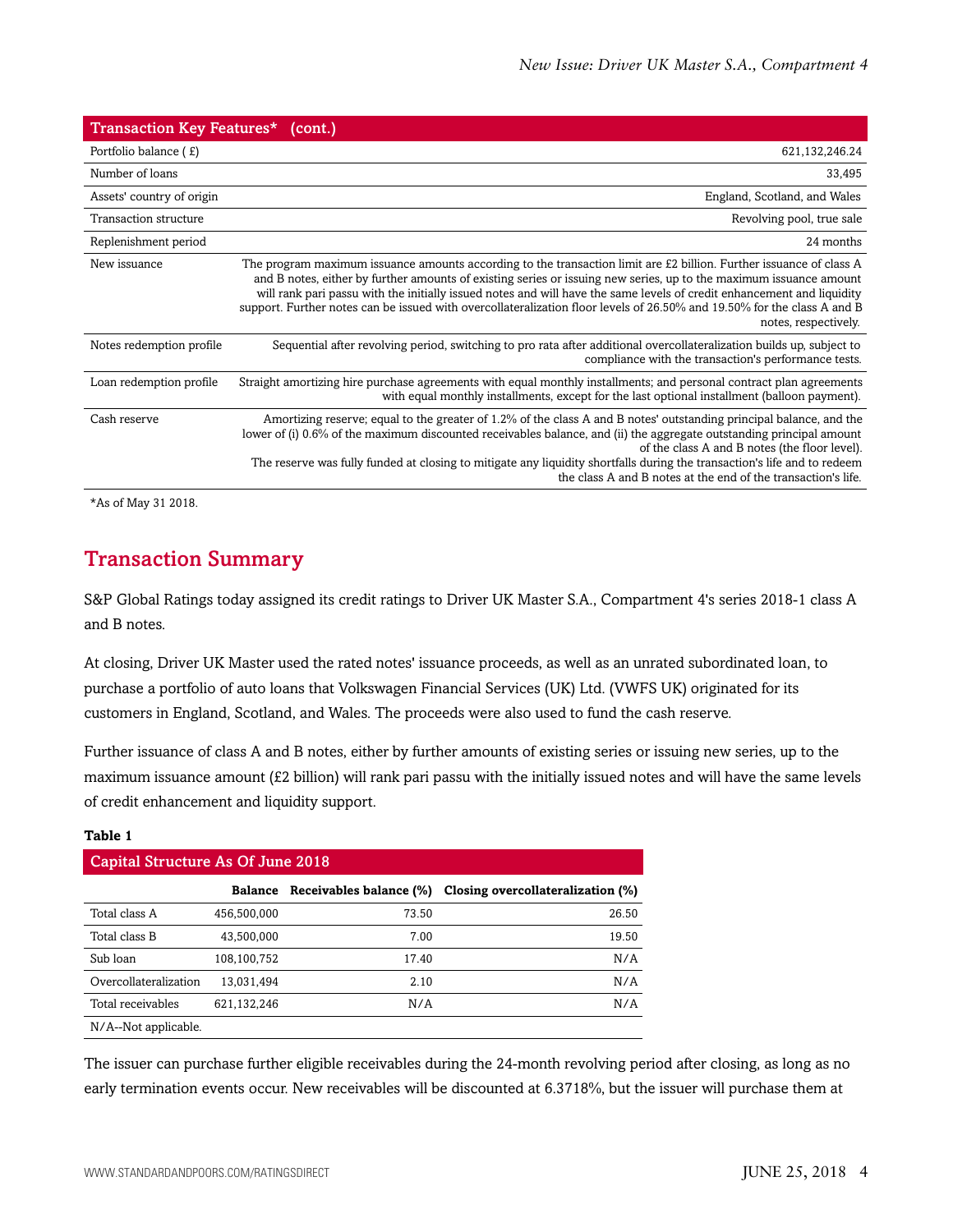96.0 pence to the pound (or at a 3.8% purchase price discount).

Under the transaction documents, the revolving period can be extended subject to certain conditions, including confirmation from S&P Global Ratings that it would not lead to downgrades of the class A and B notes. At the time of the extension, each class of notes can either be extended or amortized. During the revolving period, depending on certain conditions, the issuer can potentially issue further classes of notes.

The 6.3718% discount rate includes a buffer (approximately 2% at closing), which is designed to meet any cost fluctuations if the replenishment period were to be extended. Provided that VWFS UK is solvent, the buffer will be released back to VWFS UK over time, if it is not used to pay the cost of fluctuations.

Credit enhancement for the rated class A and B notes arises from a combination of subordination, overcollateralization, and a cash reserve.

### <span id="page-4-0"></span>Rationale

### Operational risk

The originator is a wholly owned subsidiary of Volkswagen Bank GmbH (A-/Negative/A-2) (which is, in turn, a subsidiary of Volkswagen AG). In our view, the Volkswagen group's track record of stable, strong-quality asset origination is among the best of all European asset-backed securities (ABS) issuers. Our preliminary ratings on the notes reflect our assessment of the company's origination policies. There is no back-up servicer. We have reviewed VWFS UK as the servicer in line with our operational risk criteria, based on the prime auto loan assets (see "Global Framework For Assessing Operational Risk In Structured Finance Transactions," published on Oct. 9, 2014). We have concluded that operational risk does not constrain our ratings on the notes.

### Economic outlook

We forecast U.K. GDP growth of 1.3% in 2018 before rebounding to 1.5% and 1.6% in 2019 and 2020, respectively. We estimate an unemployment rate of 4.5% in 2018, increasing further to 4.6% in 2019 and 2020. Our consumer price index inflation forecast for 2018 is 2.3%, which will drop to 1.9% in 2019 and in 2020 (see "Ratings On The United Kingdom Affirmed At 'AA/A-1+'; Outlook Remains Negative," published on April 27, 2018). In our view, changes in GDP growth and the unemployment rate are key determinants of portfolio performance. Based on our forecast for modest economic growth and slightly rising unemployment, we expect that U.K. auto loans performance will moderately deteriorate over the next 12 to 24 months.

### Credit risk

We analyzed credit risk by applying our European auto ABS criteria (see "Methodology And Assumptions For European Auto ABS," published on Oct. 15, 2015). We have used performance data from VWFS UK's loan portfolio and from recently reviewed related transactions (Driver UK Master S.A., Compartment 2 [Series 2018-1], Driver UK Master S.A., Compartment 3 [Series 2016-1], and Driver UK Multi-Compartment S.A., Compartment Private Driver UK 2018-1) to analyze credit risk.

We have taken the transaction's revolving nature into account, as well as its limited replenishment criteria. Under our view of the worst pool composition, our gross loss cumulative default base-case assumption for the securitized pool is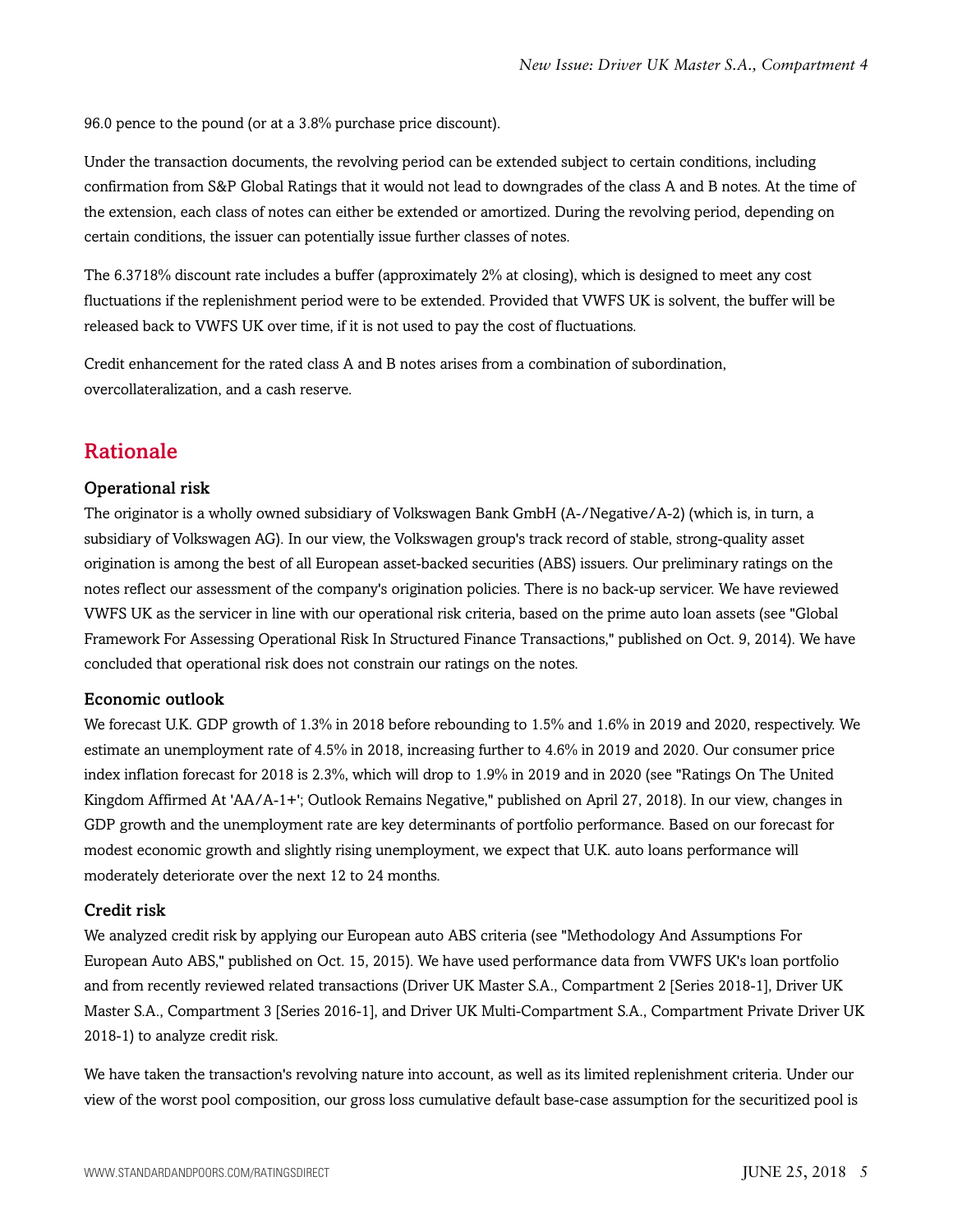1.85%, and 5.00% for voluntary terminations (VT). We applied our base-case multiples of 4.60x and 3.10x for defaults and of 2.10x and 1.73x for VT, at the 'AAA' and 'A+' rating levels, respectively. Moreover, we sized stressed recoveries of 40% for all rating levels based on recovery data from VWFS UK.

About 0.05% of the pool (by percentage of outstanding balance) relates to vehicles equipped with EA 189 diesel engines affected by the NOx emissions issue. At this stage, we consider that the stressed recovery rate assumptions cover the potential for recoveries to deteriorate due to any reduction in resale values.

The transaction is also exposed to residual values. Our loss assumption for residual values incorporates a higher market value decline (MVD) risk, considering the potential decline due to irregularities related to NOx emissions in the pool and the overall car market environment in the U.K.

We have also taken into account the credit risk from losses due to prepayments and purchase above par.

### Revolving structure

Our ratings on all of Driver UK Master, Compartment 4's issuances reflect our assessment of the transactions' documented payment structures. Series 2018's tranches have the same terms and will rank pari passu with any class A and B notes issued in the future.

### Cash flow analysis

We have assessed the transaction's documented payment structure. The issuer can extend the transaction's revolving period several times. The revolving period is for 24 months, if not extended. Once the revolving period ends, the transaction amortizes sequentially until certain overcollateralization targets for the class A and B notes are reached. However, the amortization between the class A and B notes and the subordinated loan switches to pro rata amortization from sequential if certain conditions (for instance, the credit enhancement increase condition not being in effect) are fulfilled, or when class-specific target overcollateralization levels are reached. Our analysis indicates that the available credit enhancement for the class A and B notes is sufficient to withstand the credit and cash flow stresses that we apply at the respective rating levels.

### Counterparty risk

We have analyzed counterparty risk by applying our current counterparty criteria (see "Counterparty Risk Framework Methodology And Assumptions," published on June 25, 2013). We consider that the transaction's documented replacement mechanisms adequately mitigate counterparty risk.

### Legal risk

The issuer is bankruptcy remote, in line with our legal criteria (see "Asset Isolation And Special-Purpose Entity Methodology," published on March 29, 2017). The legal opinion received at closing indicates that the sale of the assets would survive the insolvency of VWFS UK as the seller.

In our view, the advance payment mechanism fully mitigates the transaction's commingling risk exposure. We believe that the transaction may be exposed to setoff risk, as its documented eligibility criteria for the inclusion of receivables does not exclude loans that the originator granted to its employees. We have sized this risk and incorporated the resulting loss in our cash flow modeling. We have also factored in our analysis potential losses that could arise in relation to any potential risks for vehicles affected by the emissions issue. We have sized and incorporated the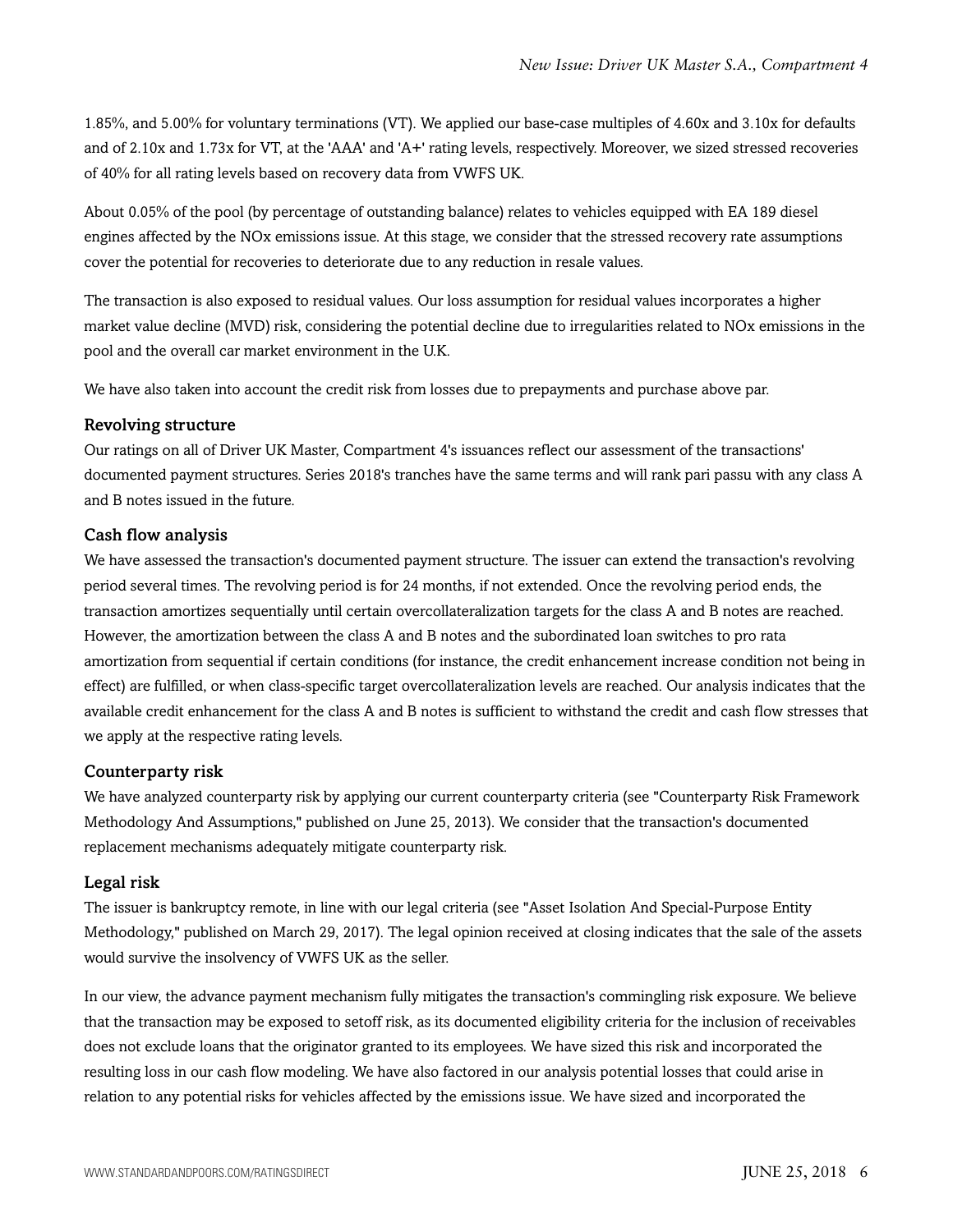resulting exposure as a loss in our cash flow modeling.

### Credit stability

We have analyzed the effect of a moderate stress on our credit assumptions and their ultimate effect on our ratings on the notes. We have run two scenarios and the results are in line with our credit stability criteria (see "Methodology: Credit Stability Criteria," published on May 3, 2010).

### Sovereign risk

The application of our structured finance ratings above the sovereign criteria does not cap the ratings in this transaction (see "Ratings Above The Sovereign - Structured Finance: Methodology And Assumptions," published on Aug. 8, 2016).

### <span id="page-6-0"></span>Strengths, Concerns, And Mitigating Factors

### Strengths

- Volkswagen Financial Services (UK) is a wholly owned subsidiary of Volkswagen Bank. It has over 16 years' origination and servicing experience. It is currently the Volkswagen group's second-largest retail financing subsidiary, after its German parent company.
- The pool is granular and geographically diversified in England, Scotland, and Wales, comprising 33,495 loans. The pool has low borrower concentration risk, with the top 20 borrowers accounting for about 65 basis points. The pool is also well diversified by product type.
- Under certain conditions related to deteriorating asset performance, the transaction switches from pro rata to sequential amortization.
- The structure benefits from an amortizing cash reserve, which the issuer fully funded at closing through the purchase price discount. The cash reserve serves primarily as liquidity support to mitigate any cash shortfalls in the items of the combined waterfall up to payment of interest on the class B notes. Ultimately, it is available to repay the notes at the end of the transaction's life.
- In order to mitigate negative carry, where the cost of borrowing exceeds the return obtained from it, during the revolving period, if the issuer is not able to reinvest its cash in eligible receivables (more than 15% of the performing collateral), the notes will have to start amortizing.

### Concerns and mitigating factors

- The transaction's payment structure is not fully sequential. Once certain target overcollateralization levels have been reached (and as long as they are maintained), the issuer pays principal pro rata on the class A and B notes. We have accordingly stressed cash flows for each rating level, which included modeling the potential switch from pro rata to sequential payment.
- During the revolving period, the pool's credit quality may shift, and the transaction's performance may deteriorate as a result of the substitution of amortizing assets. However, the transaction has few structural mitigants, such as a cap on used vehicles (which cannot comprise more than 50%) and certain performance triggers (see "Credit enhancement increase condition"), which would stop the replenishment period if the transaction's performance were to deteriorate substantially. Furthermore, our base-case loss assumptions take into account deteriorating credit quality due to changes in the portfolio's composition.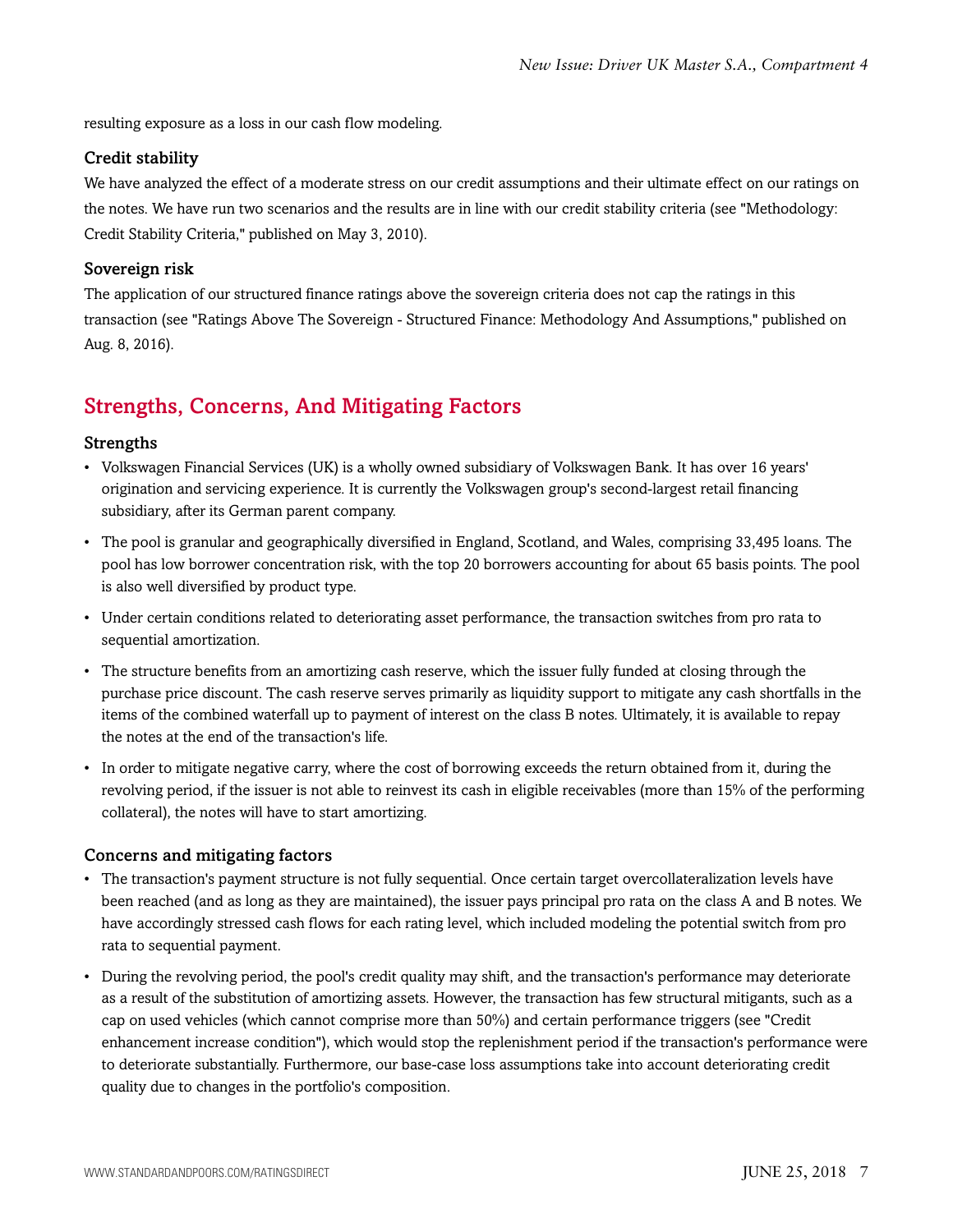- Unlike most other European auto ABS transactions, the structure does not have any excess spread. VWFS UK matches the transaction's interest receipts and expenses through the discounting mechanism, and if it is solvent, it receives any remaining amounts.
- The cash reserve amortizes, subject to a floor (minimum level). This reduces protection for the noteholders as the transaction nears maturity. We have incorporated the amortizing features in our cash flow model to account for its effect on available credit enhancement.
- There are balloon loans (personal contract plan agreement [PCP] loans), which do not fully amortize with the regular installments, and therefore have a single large payment at the contract's end. Under PCP contract provisions, borrowers have the option to either pay the balloon or return the car. As a result, the transaction is exposed to market value risk in the PCP loans. Additionally, during the revolving period the exposure to balloons might increase as there is no replenishment condition limiting the exposure to balloon payments. The initial credit enhancement level is sufficient to mitigate the risk of back-loaded losses, and the potential losses on larger contract exposures at the end of the transaction. Moreover, we have applied additional stresses to address market value risk, the risk that the asset's value is lower than anticipated at the end of the contract term for PCP loans.
- The issuer is exposed to potential gross losses from VT, as permitted by the U.K. Consumer Credit Act. We have considered this when sizing the gross loss base-case assumptions.
- Of the pool, 35.45% comprises contracts related to diesel vehicles. In our view, recent debates in Europe that diesel nitrogen dioxide (NO2) emissions are a threat to public health will add further pressure on the resale value of used diesel vehicles. We have considered this risk in our market value decline analysis.
- The transaction is exposed to commingling and setoff risk if the originator becomes insolvent. A specific advance mechanism fully mitigates commingling risk. In our cash flow assumptions, we have stressed for the set-off open exposure.
- Based on available information, we believe CO2 related risks have significantly diminished from our initial estimation back in November 2015; nevertheless we do not consider this risk to be remote for this transaction. We have resized the remaining expected exposure in our credit analysis, and in our view the available credit enhancement is sufficient to mitigate the exposure.

### <span id="page-7-0"></span>Transaction Structure

At closing, the issuer purchased a pool of auto loan receivables (see chart 1). The loan receivables are discounted at a fixed rate of interest, so that the interest available to the issuer is reduced, leaving no excess spread in the transaction. Therefore, the discount rate is equal to the sum of:

- The weighted-average fixed rate due to the swap counterparty under the terms of the swaps on the class A and B notes;
- The hypothetical swap rate due under the subordinated loan;
- The amount due to the interest compensation rate;
- The buffer rate; and
- Administrative expenses and a servicing fee.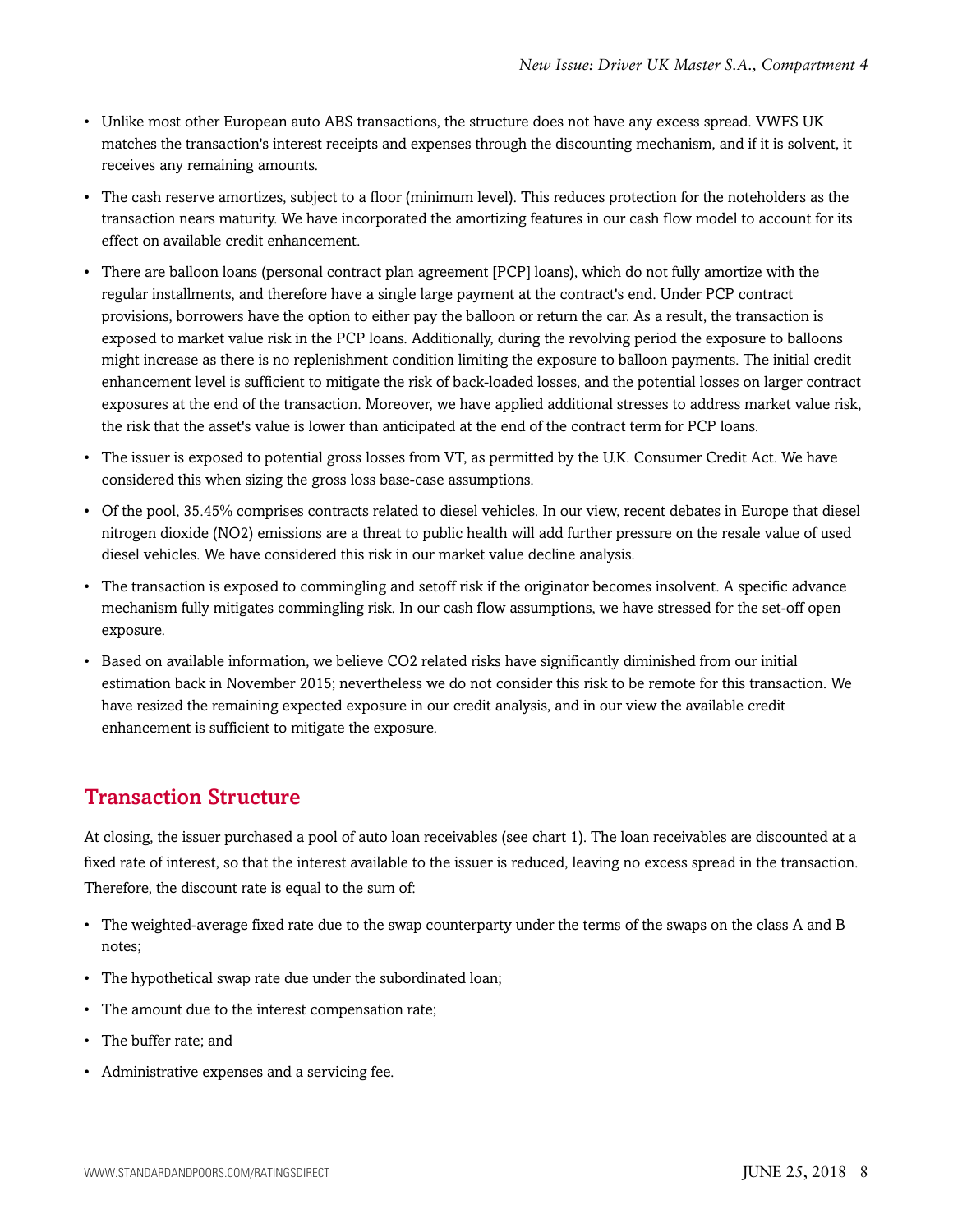### Chart 1

### Driver UK Master S.A., Compartment 4

**Transaction Structure** 



Copyright © 2018 by Standard & Poor's Financial Services LLC. All rights reserved.

The issuer also entered into fixed-to-floating interest swap agreements with ING Bank N.V. (A+/Stable/A-1) to hedge the risk between the fixed rate of interest paid by the assets and the floating rate of interest payable on the notes. The swaps are entered into for both the class A and B notes. The initial replacement option of the interest swap counterparty under the interest rate swap agreements can switch during the transaction's life under our current counterparty criteria, depending on the counterparty's election. At closing, the initial option chosen was option 2.

### Issuer available funds

Before the issuer available funds calculation, provided that VWFS UK is solvent, the buffer release rate, of approximately 2% per annum at closing) is deducted from the interest collections and paid to the seller outside the waterfall. Based on this, the effective yield of the portfolio equals 4.37% per annum (6.37% per annum discount rate, minus buffer release rate). The buffer release could change if the revolving period were extended to compensate for changes in the interest rate in the structure. If the servicer becomes insolvent, the buffer rate will not be released and will be part of the issuer available funds.

### Revolving period

During the revolving period, the issuer uses collections from the assets to purchase new receivables from the seller. The transaction revolves for 24 months ending in June 2020, as long as none of the early amortization events occur, or a credit enhancement increase condition comes into effect. The transaction's early amortization events are as follows: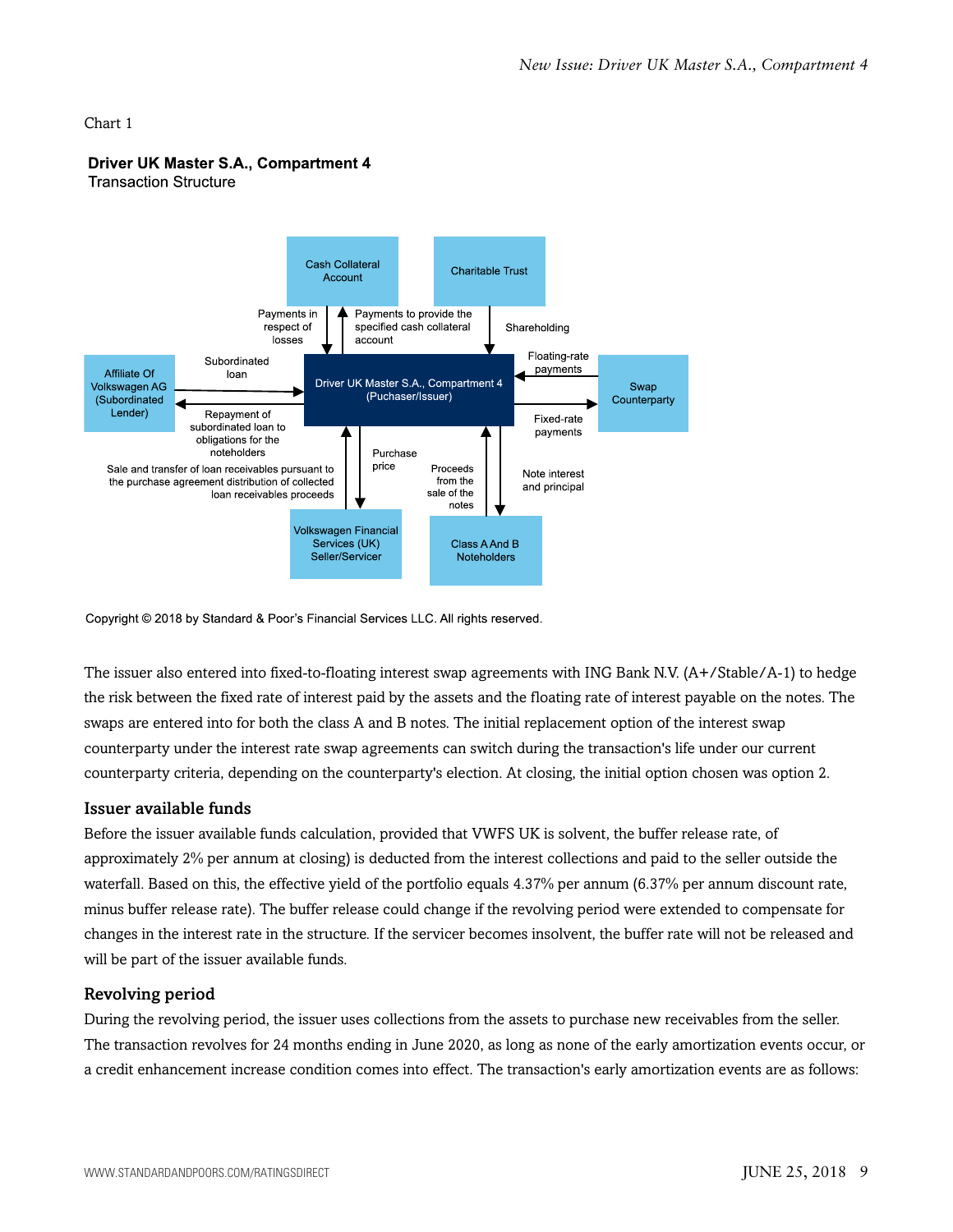- Servicer replacement event;
- On two consecutive payment dates, the amounts sitting in the issuer accumulation account exceed 15% of the non-defaulted asset balance;
- On any payment date that falls after six consecutive payment dates following further issuance, the "Actual Class A Overcollateralization Percentage," under the transaction documents, is lower than 26.50%;
- The seller fails to perform its obligations under the receivables purchase agreement;
- VWFS UK is no longer an affiliate of Volkswagen Bank, or any of its successors;
- Foreclosure event; and
- A credit enhancement increase condition is in effect.

The transaction documents set out certain eligibility criteria for the initial pool and for the subsequent subpools added during the revolving phase. The main items are as follows:

- Borrowers are resident in England, Scotland, or Wales and are not affiliated with VWFS UK. Furthermore, defaulted or insolvent borrowers are excluded.
- Receivables are denominated and payable in British pound sterling.
- No purchased receivables are overdue.
- Receivables come from valid financing contracts under the laws of England, Scotland, and Wales.
- VWFS UK is the legal and beneficial owner of the receivables.
- Receivables were originated during the normal course of VWFS UK's activities and comply with the Consumer Credit Act.
- Receivables from loans with the same borrower cannot be higher than 0.5% of the pool balance.
- No receivable is overdue and maximum original maturity is 72 months.
- The borrower must have paid at least one instalment.

In accordance with the transaction's eligibility criteria, after replenishment, the pool must comply with a concentration limit on used vehicles. We considered this in our cash flow analysis when creating the worst potential pool at the end of the revolving period. Under the documentation, used vehicles cannot exceed more than 50% of the portfolio's outstanding principal balance, after the addition of new purchases.

#### **Originator**

VWFS UK is a wholly owned subsidiary of Volkswagen Bank, a captive arm of the car manufacturer VW. VWFS UK provides financial services to support all of the Volkswagen group automotive brands (e.g., Volkswagen, Audi, Bentley, SEAT, Skoda, and Porsche). The originator cooperates closely with approximately 800 Volkswagen group dealerships.

#### Underwriting policy

VWFS UK checks the credit profile of the customer prior to it accepting an application. During the application process it utilizes an automated scoring system. Following this stage of the underwriting process, it then assesses information from the credit reference agencies and assesses the customer profile data.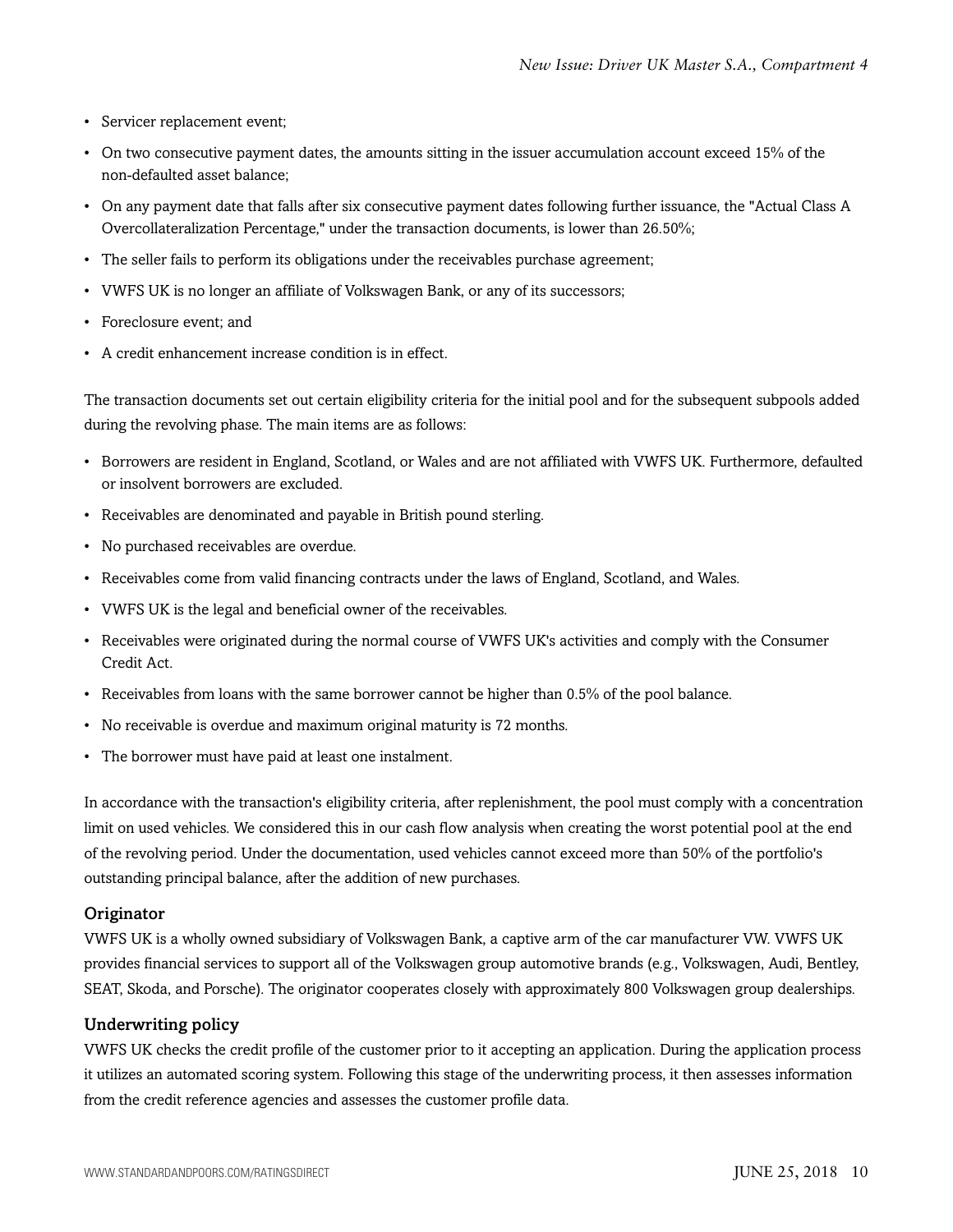### Priority of payments

The class A and B notes pay interest in arrears on a designated date each month, at a rate of LIBOR plus a respective margin. The first interest payment date (IPD) is on July 25, 2018. The legal final maturity of the notes will be in June 25, 2028.

On each monthly IPD, the issuer applies to the priority of payments any asset collections, net swap receipts, and amounts from the cash reserve over the previous month, in the order outlined in table 2.

### **Table 2**

| <b>Priority Of Payments (Simplified)</b> |                                                                                                                                                    |  |  |  |  |  |
|------------------------------------------|----------------------------------------------------------------------------------------------------------------------------------------------------|--|--|--|--|--|
|                                          | Taxes.                                                                                                                                             |  |  |  |  |  |
|                                          | Payments to the trustee.                                                                                                                           |  |  |  |  |  |
| 3                                        | Servicer fees.                                                                                                                                     |  |  |  |  |  |
| 4                                        | Senior fees, including payments to the corporate services provider, and data protection trustee.                                                   |  |  |  |  |  |
| 5                                        | Payments to the swap counterparty (except termination payments if the swap counterparty is the defaulting party or<br>downgraded below threshold). |  |  |  |  |  |
| 6                                        | Interest on the class A notes.                                                                                                                     |  |  |  |  |  |
|                                          | Interest on the class B notes.                                                                                                                     |  |  |  |  |  |
| 8                                        | Top-up cash reserve (only if drawn upon previously).                                                                                               |  |  |  |  |  |
| 9                                        | Class A notes' principal (sequential or pro rata).                                                                                                 |  |  |  |  |  |
| 10                                       | Class B notes' principal (sequential or pro rata).                                                                                                 |  |  |  |  |  |
| 11                                       | Payments to the swap counterparty not paid above.                                                                                                  |  |  |  |  |  |
| 12                                       | Interest and principal on the subordinated loan.                                                                                                   |  |  |  |  |  |
| 13                                       | All remaining amounts back to VWFS UK through a final success fee.                                                                                 |  |  |  |  |  |

During the revolving period, once the target overcollateralization levels for class A and B notes are reached, the issuer uses the excess proceeds to pay the subordinated loan.

During the amortization period, the issuer redeems the notes sequentially until they reach the target overcollateralization levels. Once the target overcollateralization levels have been reached, the transaction switches to pro rata amortization from sequential. Moreover, the transaction switches back to sequential amortization, if there is a credit enhancement increase condition, or if the servicer becomes insolvent.

A credit enhancement increase condition becomes effective if:

- For three consecutive payment dates, the dynamic net loss ratio exceeds: (i) 0.25%, if the weighted-average seasoning is less than or equal to 12 months; (ii) 0.45%, if the weighted-average seasoning is between 13 and 22 months (inclusive); (iii) 2.009%, if the weighted-average seasoning is between 23 and 34 months (inclusive); or (iv) Not applicable, if the weighted-average seasoning is greater than 34 months.
- The cumulative net loss ratio exceeds: (i) 2.7%, if the weighted-average seasoning is less than or equal to 34 months (inclusive); or (iv) 4.0%, if the weighted-average seasoning is greater than 34 months.
- The originator becomes insolvent.
- The cash reserve falls below its required amount.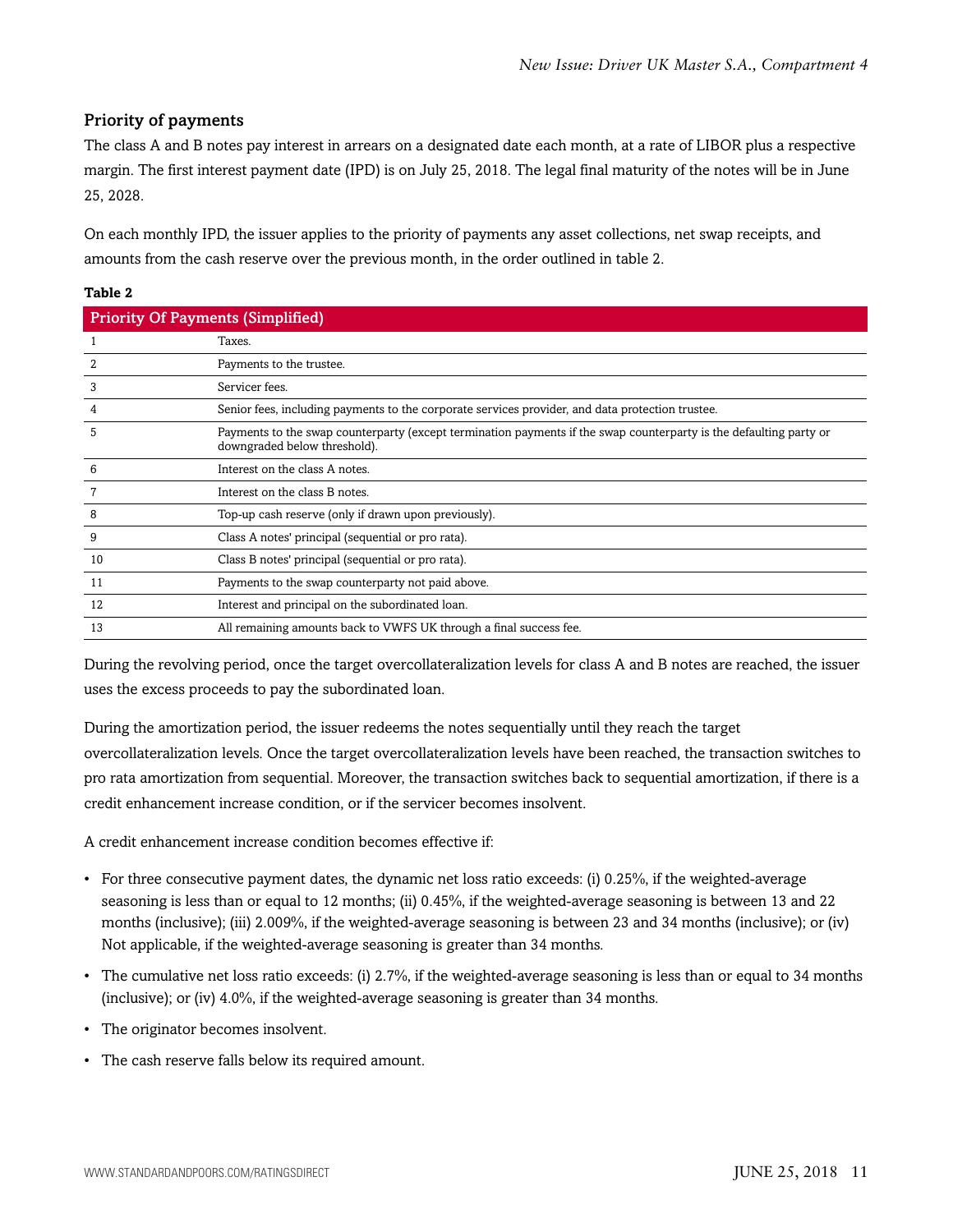Table 3 describes the initial overcollateralization levels and target overcollateralization levels, both during and after amortization, and after a trigger breach. A target overcollateralization level of 100% implies a permanent switch to sequential amortization from pro rata, which could happen at any time after a credit enhancement increase event occurs, or if the servicer becomes insolvent.

| <b>Overcollateralization Levels</b> |                                     |                         |                                            |                        |                                                  |  |  |  |
|-------------------------------------|-------------------------------------|-------------------------|--------------------------------------------|------------------------|--------------------------------------------------|--|--|--|
|                                     | Actual overcollateralization<br>(%) |                         | Documented floor overcollateralization (%) |                        |                                                  |  |  |  |
| Class                               | At closing                          | For any new<br>issuance | Revolving<br>period                        | Amortization<br>period | Breach of a credit enhancement<br>increase event |  |  |  |
| A                                   | 26.5                                | 26.5                    | 28.5                                       | 32.5                   | 100.0                                            |  |  |  |
| в                                   | 19.5                                | 19.5                    | 21.5                                       | 25.5                   | 100.0                                            |  |  |  |

### **Table 3**

Further notes can be issued, subject to overcollateralization floor levels of 26.50% and 19.50% for the class A and B notes, respectively. We have therefore considered these levels for our cash flow assumptions.

### Cash reserve

The issuer deposited 1.2% of the nominal amount of the class A and B notes as a general cash reserve at closing. Amounts deposited in the general cash reserve account are available to mitigate any liquidity shortfalls in the payment of senior costs and expenses, and interest on the class A and B notes. On the scheduled maturity date, the issuer can also use the cash reserve to redeem the class A and B notes. The cash reserve amortizes at the greater of: (i) 1.2% of the nominal amount of the notes' balance, and (ii) the lesser of (a) 0.6% of the pool closing balance and (b) the class A and B notes' outstanding amount. If no credit enhancement increase condition is in place, the amounts that are released from the reserve are paid directly to the subordinated loan.

### Purchase at the discounted cash flow valuation

In contrast with more recent transactions that we have rated from VW, the special-purpose entity (SPE) purchases the assets at a discount as opposed to at a premium. The rationale for this is due to the discount rate in this deal (6.3718%) being greater than the weighted-average interest rate on the assets (6.26%). This discounted purchase price mitigates prepayment risk. As a result, we have not modelled a prepayment loss in our cash flow analysis as we did in those recent transactions.

Nevertheless, to mitigate any potential prepayment losses that may occur due to early redemption of a loan, the transaction has an interest compensation reserve. The reserve works by taking from the collections, each month, an amount (1.330%, multiplied by the future discounted receivables balance). The issuer then uses this amount to credit an interest compensation ledger up to a maximum limit. When a prepayment loss is recorded, then an amount equal to that loss is released from the ledger into the priority of payments. If prepayment losses are greater than what is available in the interest compensation reserve, then a debit is recorded in the ledger, which is to be cleared on subsequent payment dates. After compensating for prepayment losses and the reserve being at target level, provided that the seller is solvent it directly receives any remaining excess.

The issuer has also entered into fixed-to-floating interest swap agreements with ING BANK to hedge the risk between the assets' fixed-rate interest and the notes' floating-rate interest.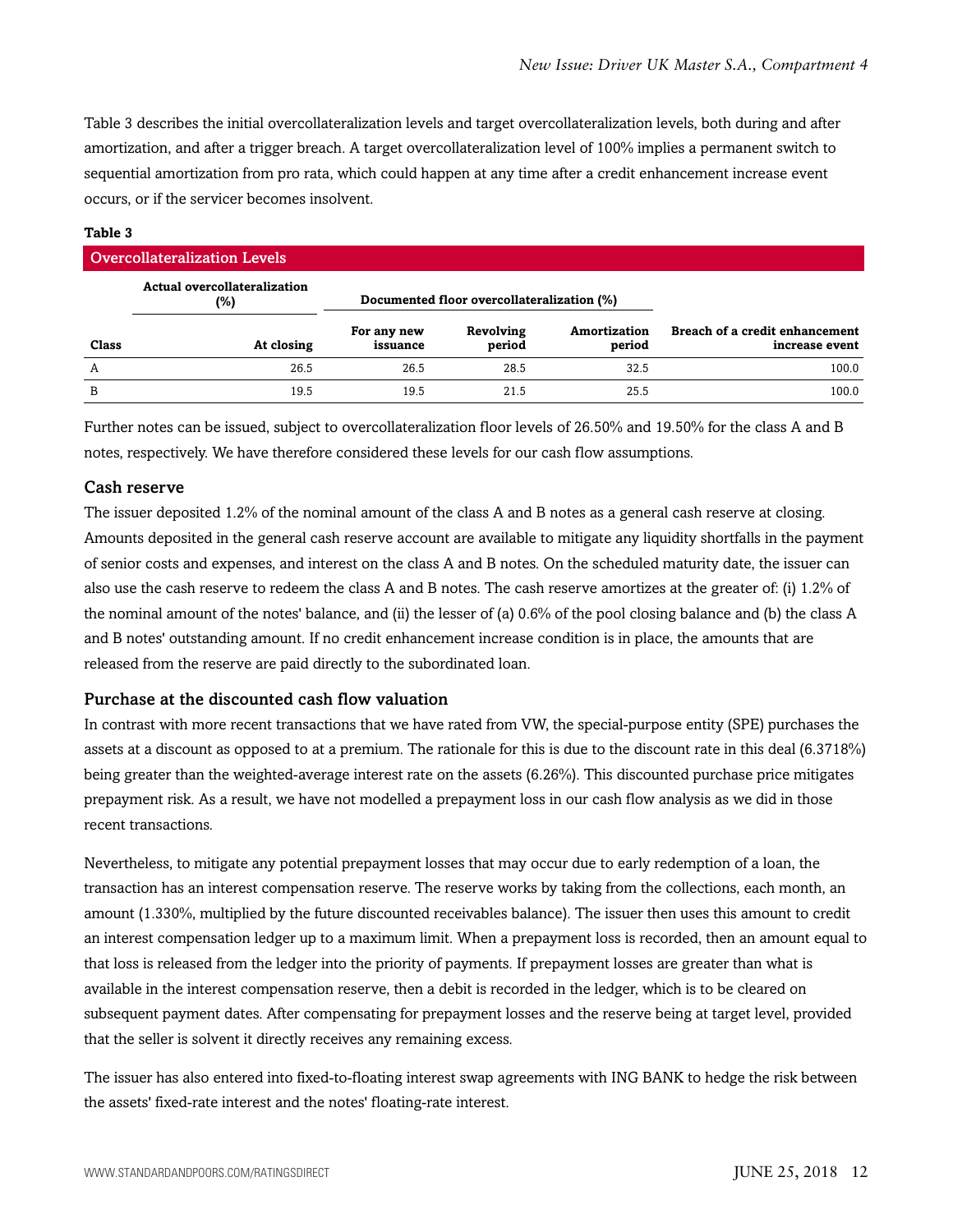### <span id="page-12-0"></span>Mitigation Of Seller Risks

### Commingling risk

VWFS UK as the servicer receives borrower collections. These collections are not heavily concentrated on any specific monthly day and the majority of collections are received via direct debit.

VWFS UK does not provide a declaration of trust for the issuer or security trustee's benefit connected with these collections sitting in the servicer collection bank account.

Collections from the purchased receivables are deposited in the servicer collection account. The servicer transfers received collections into the special-purpose entity's transaction account bank opened with Citibank N.A., London Branch in the issuer's name. Collections are swept monthly.

An advance mechanism will be applied to address the commingling risk if:

- Our short term rating on Volkswagen Bank falls below 'A-2';
- Our long-term rating on Volkswagen Bank falls below 'BBB+' if there is no short term rating; or
- We consider that the servicer is no longer deemed eligible.

If the conditions above are not met, the servicer advances collections expected for the following two weeks, two weeks in advance.

Therefore, the issuer always receives two weeks of expected collections in advance. Twice a month, the servicer nets collections advanced in the previous two weeks against the collections that it has actually received for the relevant two-week period. We consider that the updated mechanism fully mitigates commingling risk.

### Setoff risk

VWFS UK is not a deposit taking institution, so there is no deposit setoff risk in the transaction. However, there is setoff risk from borrowers who are also the seller's employees and we have sized for this potential loss when running our cash flow stresses.

### <span id="page-12-1"></span>Collateral Description

As of May 31, 2018, based on the pool, the collateral pool backing the notes comprised 33,495 loan contracts (see table 3). The discount rate for the pool was 6.37%. The largest single borrower concentration was 0.04%, and the top 20 borrowers comprised about 0.65% of the pool, by discounted principal balance. The average outstanding loan balance was £18,544, rounded to the nearest pound.

There were no maintenance components in the contracts sold. Each borrower paid at least one installment. This transaction contained:

• 92.87% PCP loans, which have a larger final installment at the end of the contract. In the case of PCP loans, at contract maturity, the borrower can choose between: (i) Retaining the vehicle and making the balloon payment; or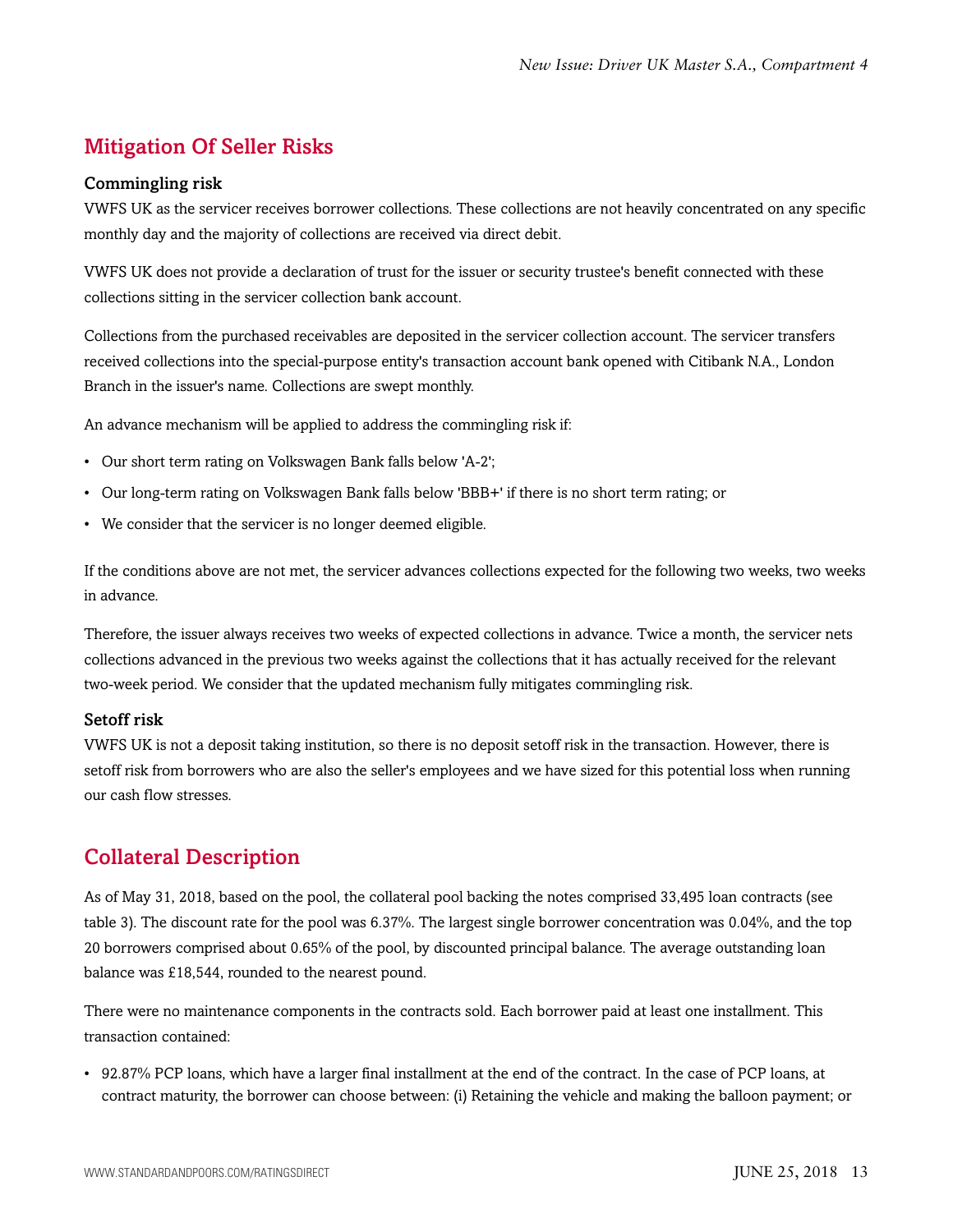(ii) returning the vehicle to the lender, thereby discharging all liability, directly exposing the issuer to market value risk.

• 7.13% hire purchase (HP) agreements are loans, which amortize in equal instalments.

### **Table 4**

### Collateral Distribution Of The Pool

| <b>Pool characteristics</b>                                | Driver UK Master,<br><b>Compartment 4</b> | Driver UK Master,<br>Compartment 3 | Driver UK Master,<br><b>Compartment 2</b> | <b>Private Driver UK</b><br>2018-1 |
|------------------------------------------------------------|-------------------------------------------|------------------------------------|-------------------------------------------|------------------------------------|
| Originator                                                 | <b>VWFS UK</b>                            | <b>VWFS UK</b>                     | <b>VWFS UK</b>                            | <b>VWFS UK</b>                     |
| Country                                                    | U.K                                       | U.K                                | U.K.                                      | U.K.                               |
| Pool cut-off date                                          | May 31, 2018                              | April 30, 2018                     | April 30, 2018                            | Feb. 28, 2018                      |
| Closing date                                               | June 2018                                 | May 2018                           | May 25, 2018                              | March 26, 2018                     |
| Aggregate discounted principal<br>balance outstanding (£)  | 621,132,246.24                            | 600,189,835.96                     | 5,542,036,312.70                          | 1,250,005,566.84                   |
| Discount rate $(\% )$                                      | 6.3718                                    | 6.3718                             | 5.8720                                    | 5.1544                             |
| Average remaining discounted<br>loan principal balance (£) | 18,544.03                                 | 21,933.56                          | 14,313.30                                 | 18,479.73                          |
| Weighted-average life (months)                             | 32                                        | 21                                 | 22                                        | 30                                 |
| Weighted-average original term<br>(months)                 | 46.46                                     | 44.54                              | 46.44                                     | 46.25                              |
| Weighted-average remaining<br>term (months)                | 43.23                                     | 26.26                              | 28.81                                     | 40.35                              |
| Weighted-average seasoning<br>(months)                     | 3.19                                      | 18.25                              | 17.58                                     | 5.84                               |
| Share of PCP                                               | 92.87                                     | 82.69                              | 94.72                                     | 93.66                              |
| Share of HP                                                | 7.13                                      | 4.03                               | 5.28                                      | 6.34                               |
| Share of LP                                                | N/A                                       | 13.28                              | N/A                                       | N/A                                |
| Balloon/residual value<br>component                        | 48.50                                     | 66.47                              | 59.86                                     | 49.39                              |
| Share of new vehicles                                      | 66.83                                     | 61.58                              | 74.06                                     | 67.97                              |
| <b>Engine type</b>                                         |                                           |                                    |                                           |                                    |
| Gasoline                                                   | 64.55                                     | 50.44                              | 52.06                                     | 56.55                              |
| Diesel                                                     | 35.45                                     | 48.89                              | 47.91                                     | 43.45                              |
| Other                                                      |                                           | 0.67                               | 0.04                                      |                                    |
| EA 189 affected engines                                    | 0.05                                      | 0.34                               | 0.51                                      | 1.76                               |
| Collection method - direct debit                           | 99.90                                     | 99.44                              | 99.66                                     | 99.89                              |
| Private obligor                                            | 97.11                                     | 89.49                              | 97.24                                     | 97.04                              |
| Commercial obligor                                         | 2.89                                      | 10.51                              | 2.76                                      | 2.96                               |
| Audi                                                       | 48.32                                     | 9.66                               | 51.41                                     | 51.49                              |
| Volkswagen                                                 | 32.12                                     | 18.93                              | 32.03                                     | 30.93                              |
| Skoda                                                      | 10.05                                     | 3.17                               | 8.90                                      | 8.79                               |
| Seat                                                       | 6.59                                      | 1.72                               | 5.59                                      | 5.64                               |
| Porsche                                                    | 0.69                                      | 64.21                              | 0.42                                      |                                    |

PCP--Personal contract plan. HP--Hire purchase. N/A--Not available.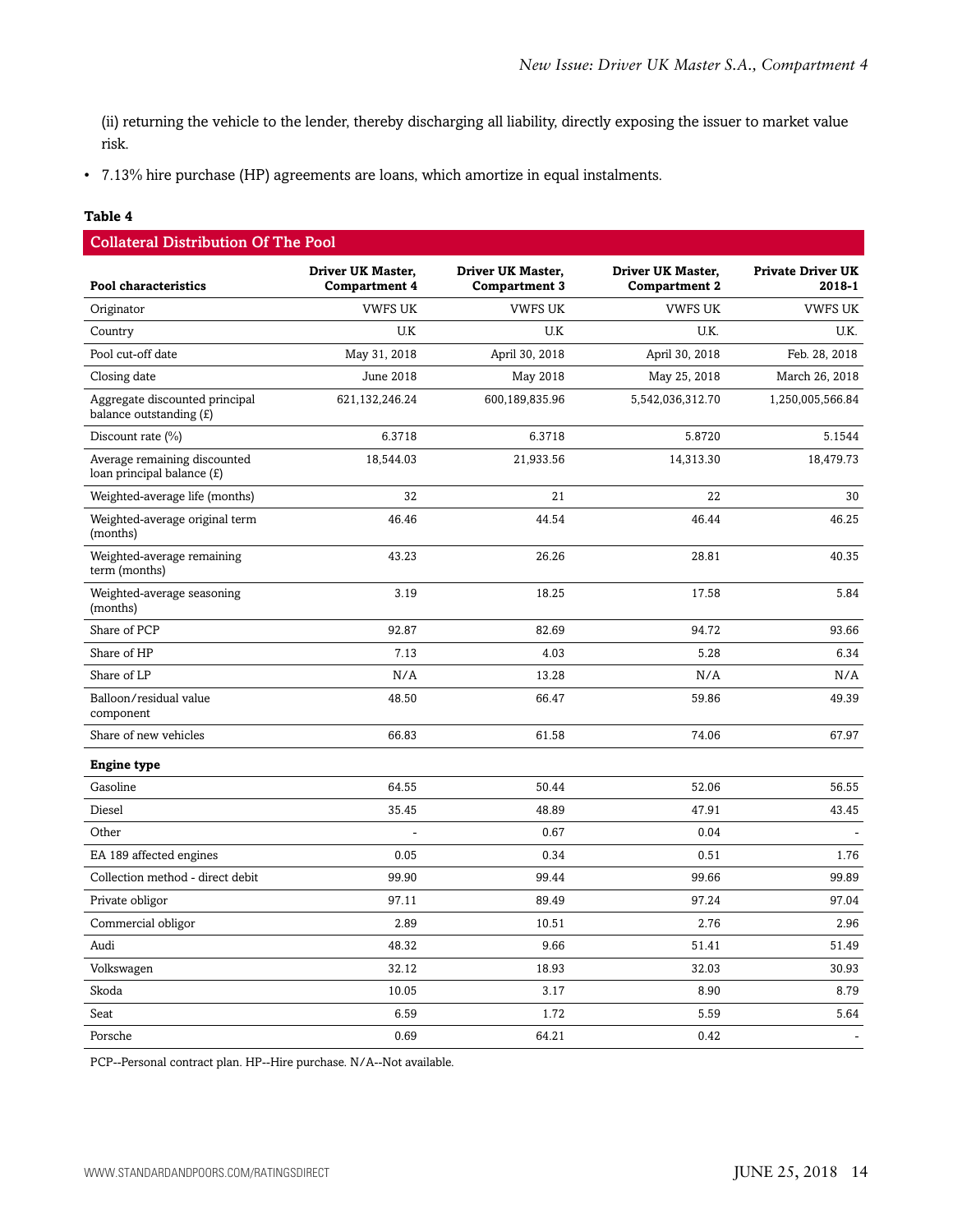### <span id="page-14-0"></span>Credit And Cash Flow Analysis

Our rating analysis includes an assessment of the credit risk inherent in the transaction. We analyze various stress scenarios and their effects on the transaction's cash flow by applying our European auto ABS criteria.

### <span id="page-14-1"></span>Credit Analysis

### Managed portfolio

VWFS UK's managed portfolio shows continued decreases in 90+ days delinquencies. The balance of 90+ days delinquent contracts as a percentage of the end of month outstanding balance remained relatively stable at about 0.18% in December 2017, compared with 0.16% in December 2016.

### **Table 5**

| <b>VWFS U.K. Managed Portfolio</b>                                                               |                    |       |       |       |       |       |       |       |
|--------------------------------------------------------------------------------------------------|--------------------|-------|-------|-------|-------|-------|-------|-------|
|                                                                                                  | Year ended Dec. 31 |       |       |       |       |       |       |       |
|                                                                                                  | 2017               | 2016  | 2015  | 2014  | 2013  | 2012  | 2011  | 2010  |
| No. of total retail contracts outstanding at end of the period<br>(excluding terminations; mil.) | 11,160             | 9,796 | 8,209 | 6,621 | 5,205 | 4,081 | 3,261 | 2,695 |
| Delinquencies (%)*                                                                               |                    |       |       |       |       |       |       |       |
| 31-60 days                                                                                       | 0.31               | 0.22  | 0.19  | 0.22  | 0.29  | 0.34  | 0.32  | 0.40  |
| 61-90 days                                                                                       | 0.13               | 0.11  | 0.10  | 0.12  | 0.14  | 0.14  | 0.15  | 0.16  |
| 90-plus days                                                                                     | 0.18               | 0.16  | 0.26  | 0.21  | 0.25  | 0.19  | 0.26  | 0.33  |
| Total delinquencies                                                                              | 0.62               | 0.48  | 0.55  | 0.54  | 0.68  | 0.67  | 0.73  | 0.89  |
| Country index 90-plus days (if available)                                                        | 0.13               | 0.12  | 0.17  | 0.10  | 0.17  | 0.08  | 0.11  | 0.17  |

\*As a percentage of the month-end receivables balance.

### Gross losses and gross loss multiples

We received from the originator quarterly static gross loss and net loss data from September 2002 to December 2017. Charts 2 to 5 show aggregated gross losses after loans were classified by the servicer as HT or VT for HP, and PCP loans for new and used vehicles. We have analyzed four different subpools depending on the type of vehicle (new or used), or the type of loan (HP, or PCP).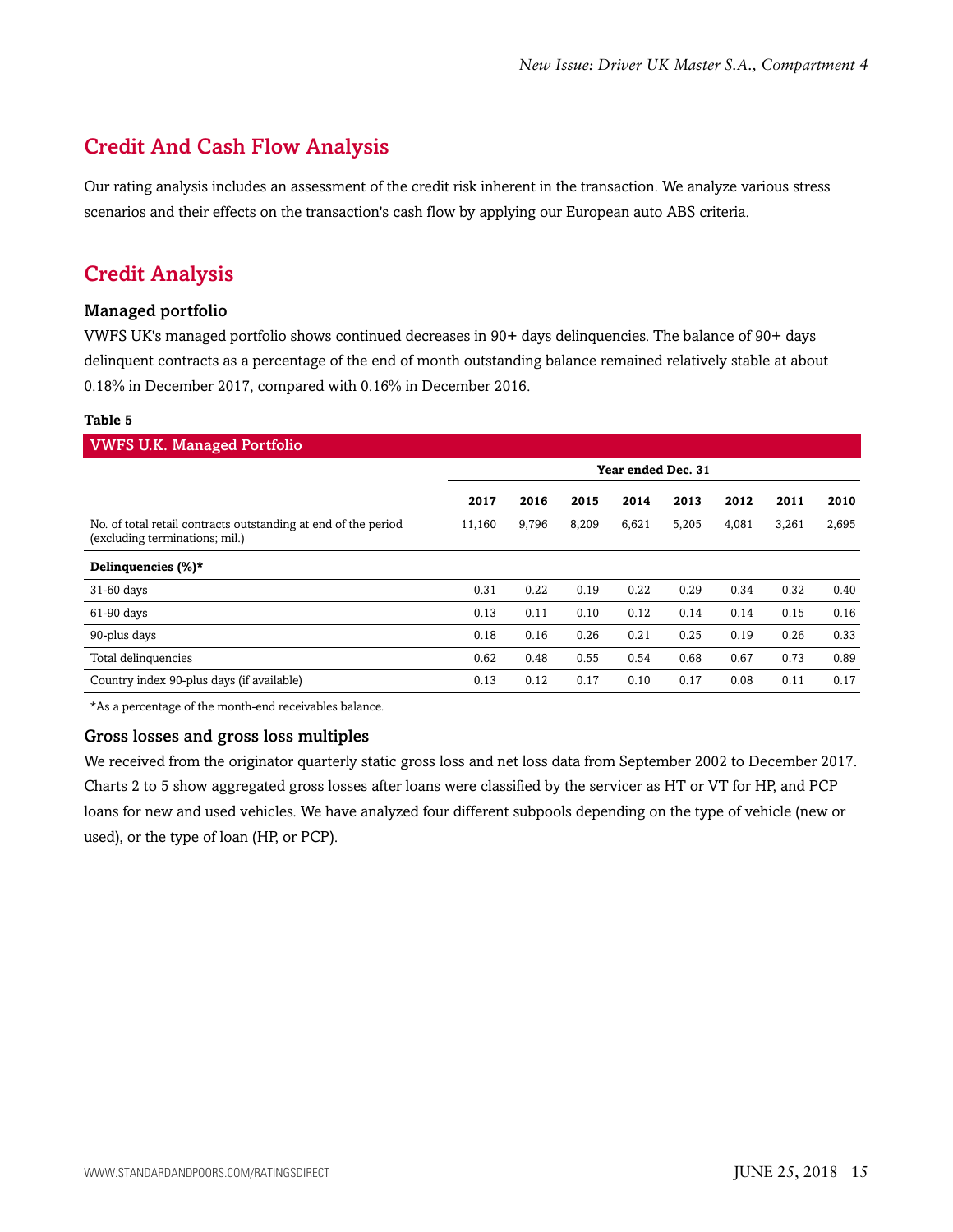### **Chart 2**



### **Cumulative Gross Loss Curves: HT Total Pool**

Copyright © 2018 by Standard & Poor's Financial Services LLC. All rights reserved.

#### **Chart 3**

#### **Cumulative Gross Loss Curves: VT Total Pool**



Copyright © 2018 by Standard & Poor's Financial Services LLC. All rights reserved.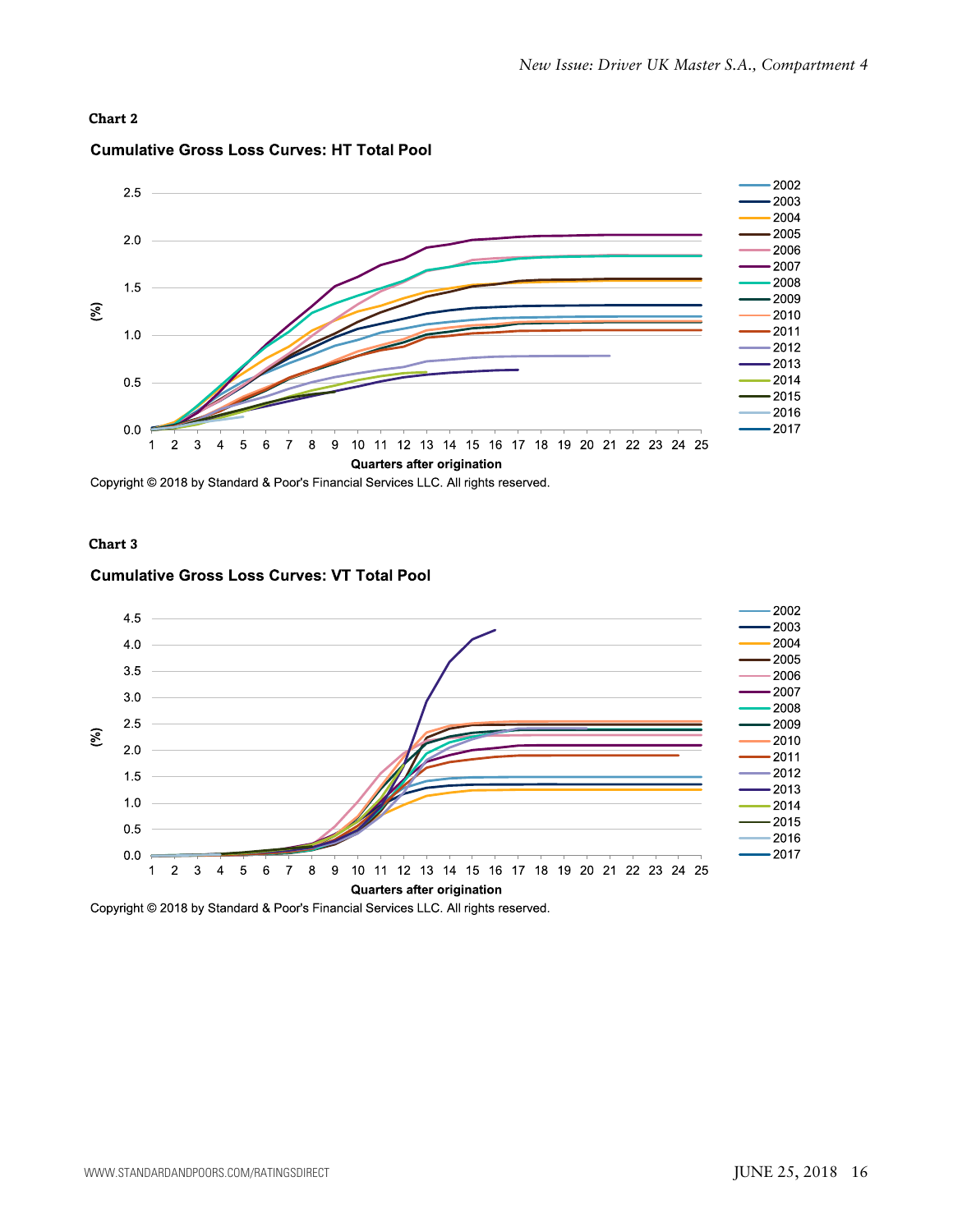### **Chart 4**



### **Cumulative Net Loss Curves: HT Total Pool**

Copyright © 2018 by Standard & Poor's Financial Services LLC. All rights reserved.

#### **Chart 5**

#### 2002  $1.2 -$ 2003 2004  $1.0 -$ 2005 2006  $0.8$ 2007 2008  $0.6$ 2009  $\mathcal{S}$ 2010  $0.4$  $2011$ 2012  $0.2$ 2013 2014  $0.0$ 2015 2016  $-2017$  $(0.2)$  $\overline{2}$ 3  $\overline{4}$  $5\phantom{.0}$  $6\phantom{1}$  $7<sup>7</sup>$ 8 9 10 11 12 13 14 15 16 17 18 19 20 21 22 23 24 25  $\mathbf{1}$ **Quarters after origination**

#### **Cumulative Net Loss Curves: VT Total Pool**

Copyright © 2018 by Standard & Poor's Financial Services LLC. All rights reserved.

We set our gross loss base-case assumptions for a total of eight subpools split between loan type (HP or PCP), vehicle type (new or used), and gross loss type (HT or VT). When sizing our base-case gross loss assumptions we took into consideration our latest U.K. economic outlook and the performance of the outstanding Driver UK transactions. To incorporate the risk of portfolio deterioration through adverse replenishment, we have constructed a worst-case pool based on the portfolio concentration limits dictated by the eligibility criteria and have calculated the weighted-average gross loss base case for the total pool based on this, rather than on the preliminary pool composition. We set our gross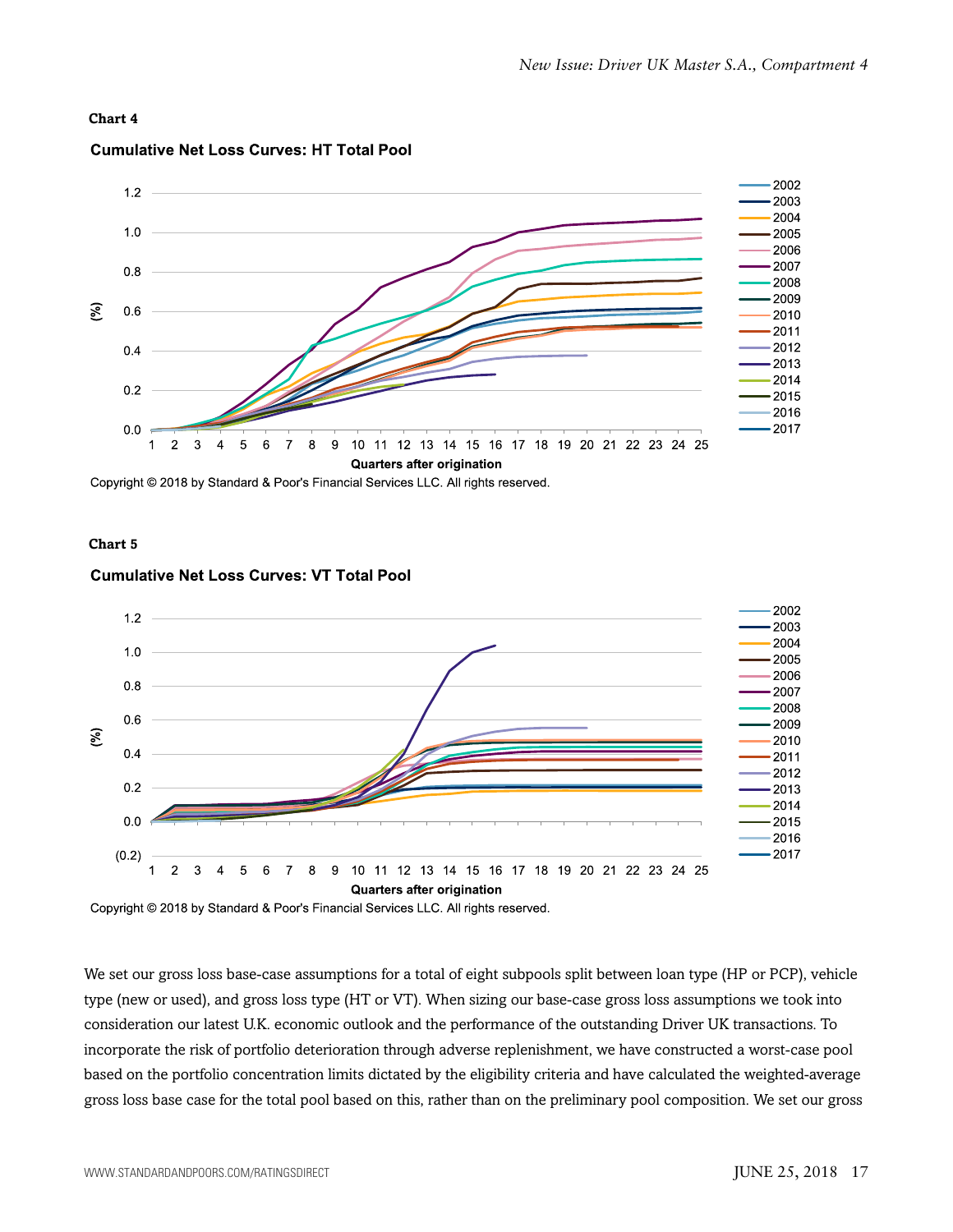loss multiples considering the originator's experience and the quality of the data provided. Table 6 summarizes our credit assumptions.

#### **Table 6**

| <b>Cumulative Gross Loss Rate And Cumulative Recovery</b> |                  |                |                            |      |                                          |       |  |  |
|-----------------------------------------------------------|------------------|----------------|----------------------------|------|------------------------------------------|-------|--|--|
| Subpools                                                  | Closing pool (%) | <b>WPC (%)</b> | Base-case gross losses (%) |      | <b>Stressed recoveries for HT and VT</b> |       |  |  |
|                                                           |                  |                | HТ                         | VT   | HТ                                       | VT    |  |  |
| PCP new                                                   | 65.54            | 50.00          | 1.30                       | 5.00 | 40.00                                    | 40.00 |  |  |
| PCP used                                                  | 27.33            | 50.00          | 2.40                       | 5.00 | 40.00                                    | 40.00 |  |  |
| HP new                                                    | 1.29             | 0.00           | 1.30                       | 1.00 | 40.00                                    | 40.00 |  |  |
| HP used                                                   | 5.84             | 0.00           | 1.70                       | 1.70 | 40.00                                    | 40.00 |  |  |
| Weighted-average closing pool                             | N/A              | N/A            | 1.62                       | 4.76 | 40.00                                    | 40.00 |  |  |
| Weighted-average WPC                                      | N/A              | N/A            | 1.85                       | 5.00 | 40.00                                    | 40.00 |  |  |

HP--Hire purchase agreements. PCP--Personal contract plan. HT--Hostile terminated. VT--Voluntary terminated. WPC--worst pool composition. N/A--Not applicable.

The loss numbers in table 6 comprise both HT and VT loans. We analyzed both types of terminations separately. Under HP, and conditional sale agreements (PCP) losses incurred through VT are borne through the obligor's option, arising under the U.K. Consumer Credit Act, to hand the car back once the obligor has paid 50% of the total cost of credit. The risk of VT generally arises when obligors are in negative equity.

In relation to HTs, borrowers' credit performance has slightly improved during the last couple of years; we consider that the U.K. auto securitization performance witnessed to date may begin to weaken due to the macroeconomic environment. Our credit assumptions reflect this outlook. We have maintained our assumptions for each subpool compared with our May 2018 review for Driver UK Master Compartment 2 and Compartment 3.

On the other hand, the performance of the VTs sub-pool has deteriorated in recent years, in our view. Losses and the frequency of contracts exercising the right to voluntarily terminate have increased over the past two years. In our opinion, this is mainly due to the used car market worsening performance. The rapid expansion of the new car market after the financial crisis, particularly through PCP lending, is translating into an increasing number of used vehicles now being returned, therefore putting pressure in the used car market. Historical information for VTs that the seller provided to us confirmed this trend, and shows deterioration for the younger cohorts. We have maintained the VTs assumptions for all subpools that we used in our analysis of Driver UK Master Compartment 2 and Compartment 3.

Under our view of the worst pool composition, our gross loss base-case assumption for the securitized pool is 1.85% for HTs, and 5.00% for VTs.

We have assumed a gross loss multiple for HT receivables of 4.6x at a 'AAA' rating level and 3.1x at a 'A+' rating level. We have assumed a multiple of 2.1x for VT receivables at a 'AAA' rating level and 1.73x at a 'A+' rating level. This has decreased to 4.5x and increased to 2.0x at the 'AAA' rating level in Driver UK Compartment 2 for HTs and VTs, respectively. The higher multiples in this transaction reflect the longer revolving period than in compartment 2 (24 months versus 12 months). We stressed PCP residual value risk as an additional loss to the figures in table 7.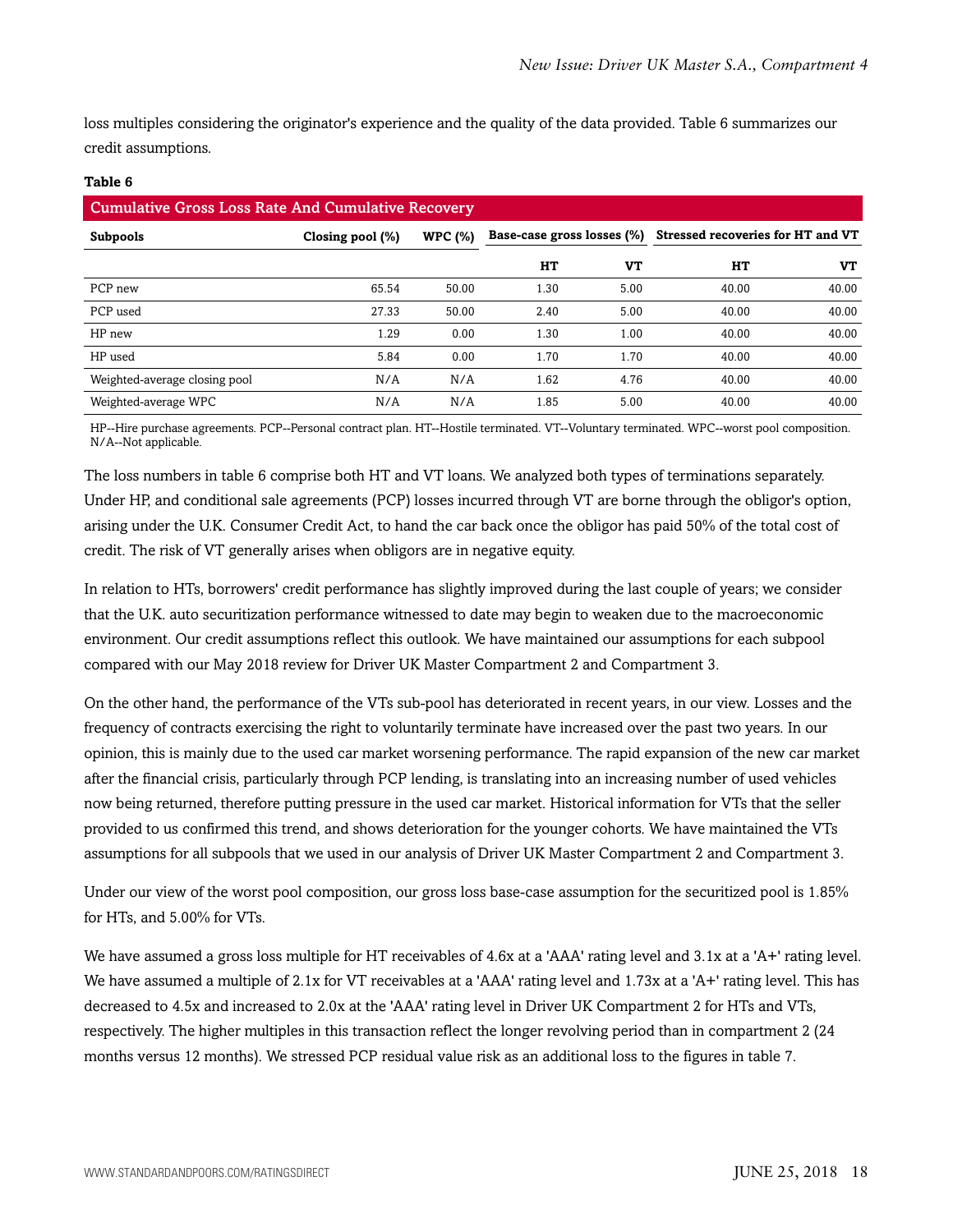#### **Table 7**

| <b>Loss Multiples</b> |      |                                                                                                  |  |  |  |  |
|-----------------------|------|--------------------------------------------------------------------------------------------------|--|--|--|--|
|                       |      | Rating level Hostile terminations-gross loss multiple Voluntary terminations-gross loss multiple |  |  |  |  |
| AAA                   | 4.60 | 2.10                                                                                             |  |  |  |  |
| $A+$                  | 3.10 | 1.73                                                                                             |  |  |  |  |

### Residual value analysis

In addition to the HT (credit losses) and VT losses applied as outlined in table 5 above, we applied separate residual value losses to the balloon instalments of the PCP loans that remain after considering prepayments and the other losses. If a car dealer does not meet its obligation under the dealer repurchase agreement, the transaction would be fully exposed to residual value risk.

We assumed an adjusted MVD of 32.68% and 21.78% in our 'AAA' and 'A+' rating scenarios. These MVD assumptions reflect a softening of diesel vehicles market values (see below), fleet composition, and the originator residual value setting policy, in addition to our standard market value decline assumption.

On Feb. 27, 2018, Germany's Supreme Administrative Court ruled that states and cities may legally impose vehicle bans to try to lower NO2 air pollution levels to be in line with the limits imposed by the European Commission (EC) (see "German Diesel Ban Brings Bad Air For Carmakers And Auto ABS," published on Feb. 28, 2018). Diesel restriction proposals have also arisen in other jurisdictions. For example, the U.K. government has recently proposed a clean air zone framework. In addition, on May 17, 2018, the EC referred six European states, among them the U.K., to the EU Court of Justice for failing to respect air quality limits and for failing to take appropriate measures, further increasing the likelihood of measures like vehicle bans. We consider diesel vehicle resale values could suffer from this public debate, potentially eroding recoveries and residual value cash flows.

#### **Chart 6**

### **Securitized Portfolio**

**Contract Balloon Maturity Profile** 



Copyright © 2018 by Standard & Poor's Financial Services LLC. All rights reserved.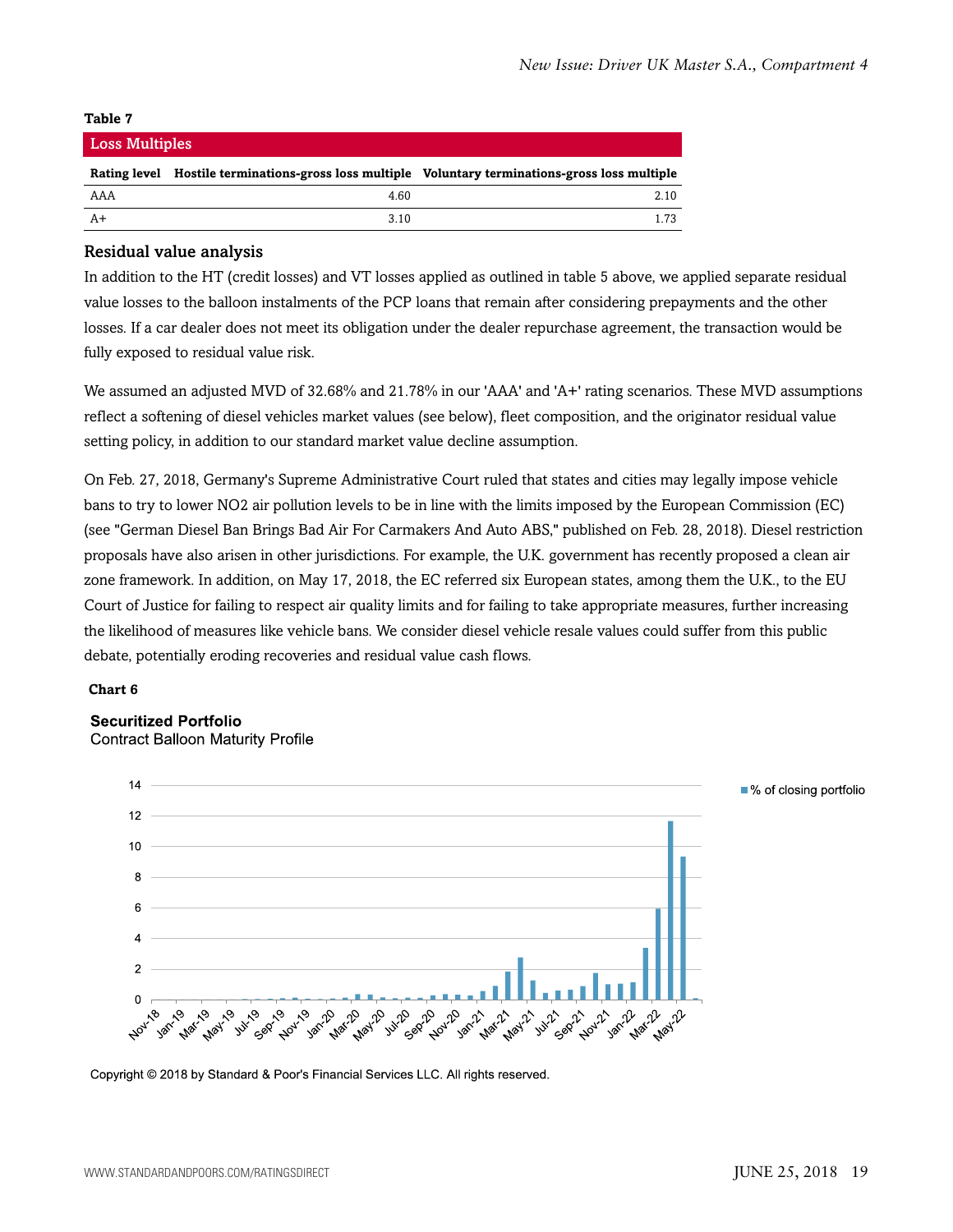### Recovery timings and recovery rate haircuts

Recoveries comprise of a combination of vehicle sale proceeds and ancillary payments (invoices, guarantees, etc.) received from the borrowers. The originator has provided monthly static cumulative recoveries data from January 2005 to December 2017. In a similar manner to gross losses, we have assigned base-case recoveries to eight subpools split between loan, vehicle, and gross loss type as shown in table 5.

We have set our base-case assumptions with a recovery period of 12 months.

### No title over the equipment

The issuer does not have any rights over the vehicles itself, but only in connection with the sale proceeds of the assets. Accordingly, if the seller becomes insolvent, the issuer relies on any insolvency official taking appropriate steps to sell the assets. Because the sale proceeds have been assigned to the issuer, the insolvency official does not have any financial incentive to take such steps as it does not benefit the bankruptcy estate's creditors.

This risk is mitigated by the inclusion, at a senior level in the priority of payments, of an insolvency administrator's incentive fee.

In our analysis, to account for this risk, we considered that 2% of recovery proceeds would have to be paid to the insolvency administrator. We consider this level is sufficient to incentivize the insolvency official.

### <span id="page-19-0"></span>Cash Flow Analysis

In our cash flow modeling, we did not consider the revolving period, and so we analyzed the transaction's cash flows only during the amortization stage.

#### **Table 8**

| <b>Cash Flow Assumptions</b>                                                                   |                 |                 |
|------------------------------------------------------------------------------------------------|-----------------|-----------------|
|                                                                                                | Class A         | Class B         |
| Scenario                                                                                       | $AAA$ (sf)      | $A + (sf)$      |
| HT cumulative gross loss $(\%)$                                                                | 8.51            | 5.74            |
| VT cumulative gross loss $(\%)$                                                                | 10.50           | 8.63            |
| Recession start                                                                                | Closing         | Closing         |
| HT & VT cumulative gross loss curve 1 (%) (evenly distributed<br>across 32 months)             | 1/32 per period | 1/32 per period |
| HT & VT cumulative gross loss curve $2 \frac{1}{2}$ (%) (months $4/8/12/16/20$ )               | 20/20/30/30     | 20/20/30/30     |
| Recoveries (%)                                                                                 | 40              | 40              |
| Recovery lag (months)                                                                          | 12              | 12              |
| Residual loss (applied over the survivor balloon portion after<br>prepayment and defaults) (%) | 32.68           | 21.78           |
| Residual realization lag (months)                                                              | 0               | $\mathbf{0}$    |
| WAC $(%)$                                                                                      | 4.37            | 4.37            |
| WAC after compression/WAC compression (%)                                                      | 4.37            | 4.37            |
| Servicing fee $(\% )$                                                                          | 1.03            | 1.03            |
| Fixed fees $(E)$                                                                               | 100,000         | 100,000         |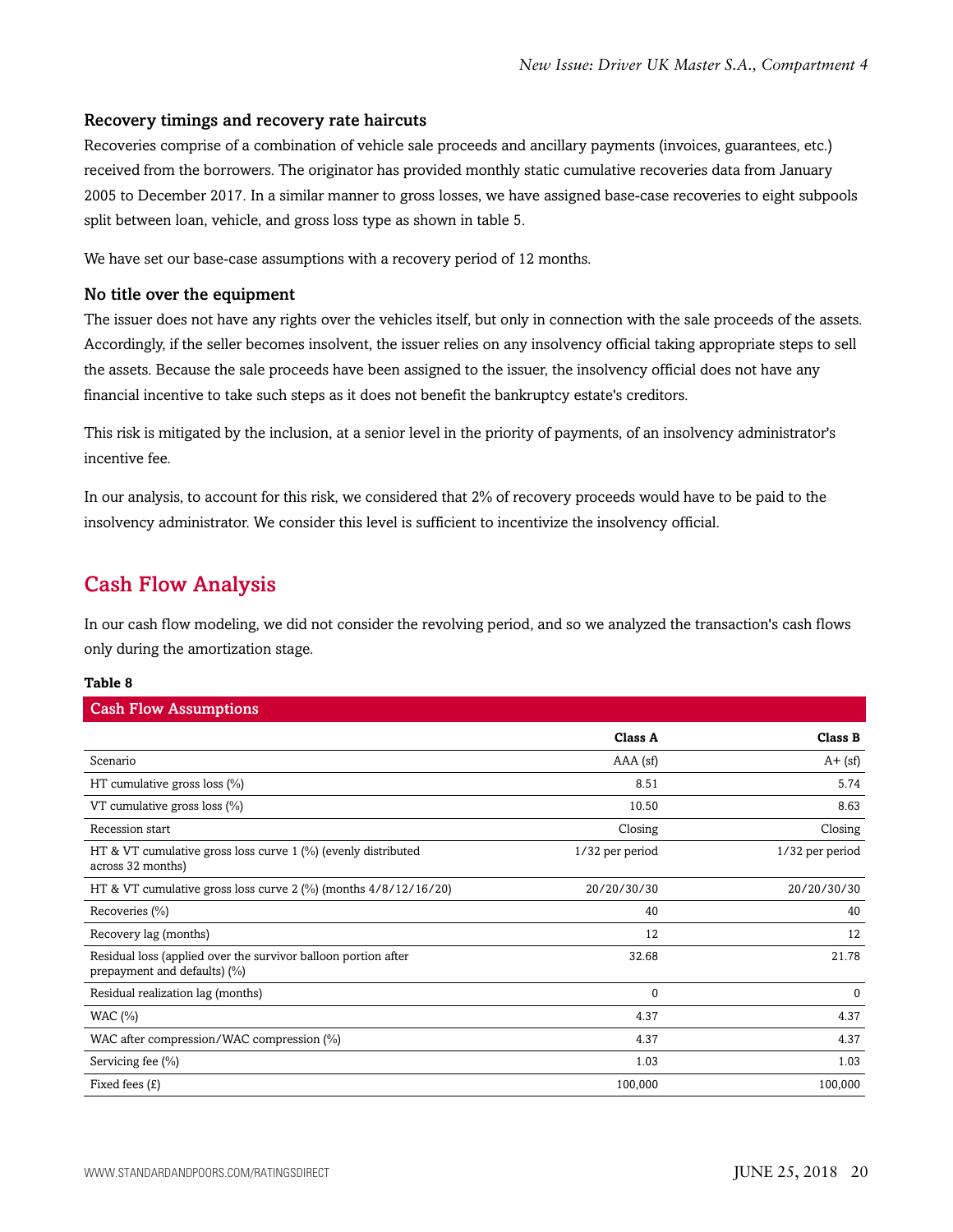#### **Table 8**

| <b>Cash Flow Assumptions (cont.)</b>                                                                            |                                                        |                                                        |  |
|-----------------------------------------------------------------------------------------------------------------|--------------------------------------------------------|--------------------------------------------------------|--|
|                                                                                                                 | Class A                                                | Class B                                                |  |
| Other fees (%) (insolvency administrator incentive fee, as a<br>percentage over recoveries [HTs, VTs, and RVs]) | 2.0                                                    | 2.0                                                    |  |
| CPR high $(\% )$                                                                                                | 30                                                     | 30                                                     |  |
| CPR low $(\% )$                                                                                                 | 0.5                                                    | 0.5                                                    |  |
| Interest up                                                                                                     | Up from current level to 14% in 2%<br>monthly increase | Up from current level to 14% in 2%<br>monthly increase |  |
| Interest down                                                                                                   | From current level to 0% in 2%<br>monthly decrease     | From current level to 0% in 2%<br>monthly decrease     |  |
| Interest flat                                                                                                   | At current level                                       | At current level                                       |  |
| Commingling loss (%)                                                                                            | $\mathbf 0$                                            | $\Omega$                                               |  |
| Set-off loss (%) (employee set off, other risks) applied on day 1 over<br>closing balance                       | 0.56                                                   | 0.56                                                   |  |
| Balloon/amortizing share (%)                                                                                    | 48.5/51.5                                              | 48.5/51.5                                              |  |

HT--Hostile termination. VT--Voluntary termination. WAC--Weighted-average coupon. RV--Residual value. CPR--Constant prepayment rate.

We applied two different default curves distributed over a 32-month period (equivalent to the weighted-average life of the pool). We stressed the prepayment rates and ran interest rate scenarios at the current levels, down to 0% and up to 14%. We have also considered losses coming from prepayments due to asset price revaluations.

We also tested a negative interest rate scenario on the interest rate swaps, as the floating leg of the swaps does not contain a floor. We considered the exposure to negative interest rates for the amounts held in the issuer accounts, mainly collections and the cash reserve.

We have assumed asset yield to be equal to the discount rate net of the buffer component set out in the transaction documents, and have not sized any further coupon compression.

The model incorporates the payment structure including the sequential/pro rata amortization feature of the notes and the cash reserve's amortizing nature.

Our analysis indicates that the available credit enhancement for the class A and B notes is sufficient to withstand the credit and cash flow stresses that we apply at the 'AAA' and 'A+' rating levels, respectively.

Our ratings address not only the availability of funds for the full payment of interest and principal, but also the timeliness of these payments in accordance with the terms of the rated securities.

### <span id="page-20-0"></span>Scenario Analysis

This scenario analysis section incorporates:

- A description of our methodology and scenario stresses,
- Results of the effects of the stresses on ratings, and
- Results of the effects of the stresses on our cash flow analysis.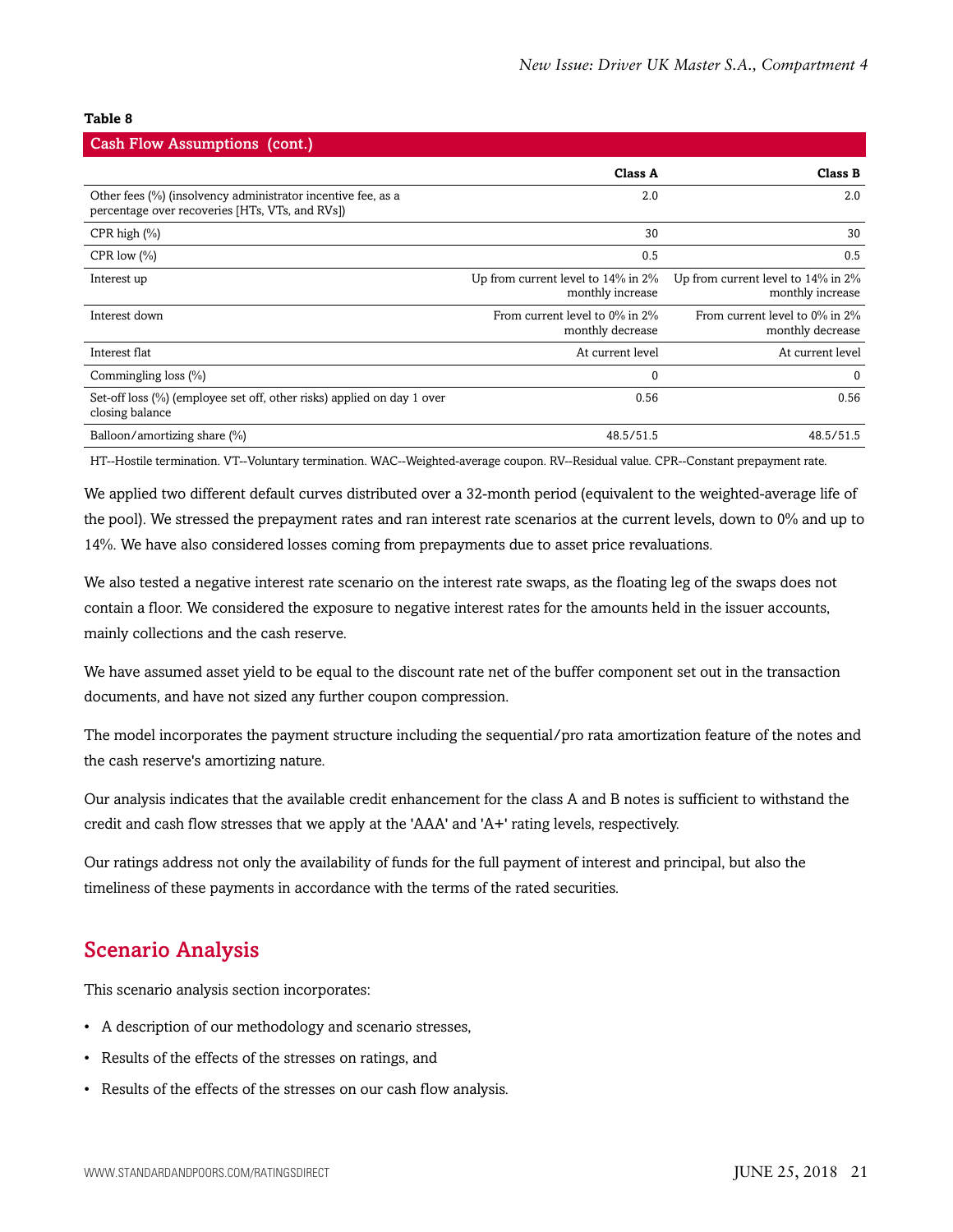### Methodology

When rating European auto and consumer ABS transactions, we have developed a scenario analysis and sensitivity-testing model framework. This demonstrates the likely effect of scenario stresses on the ratings in a transaction over a one-year outlook horizon. For this asset class, we consider scenario stresses over a one-year horizon to be appropriate, given the relatively short weighted-average life of the assets backing the notes. For these types of securities, there are many factors that could cause the downgrade and default of a rated note, including asset performance and structural features. However, for the purposes of this analysis, we focused on the three fundamental drivers of collateral performance, namely:

- Gross loss rate;
- Recovery rate; and
- Prepayment rate.

Given current economic conditions, the proposed stress scenarios reflect negative events for each of these variables. Increases in gross default rates could arise from a number of factors, including rises in unemployment and company insolvencies, together with falls in house prices and a reduction in the availability of credit. In addition, these effects would most likely cause collateral recovery rates to fall as the structural imbalance between supply and demand leads to reductions in asset prices. In this environment, we also expect prepayment rates to fall as fewer refinancing options leave obligors unable to prepay finance agreements and demand for replacement vehicles falls.

For this analysis, we have included two stress scenarios to demonstrate the transition of a rating on the notes (see table 9).

#### **Table 9**

| Scenario Stresses        |        |                                                                                     |
|--------------------------|--------|-------------------------------------------------------------------------------------|
| Rating variable          |        | Scenario 1 (relative stress to base case) Scenario 2 (relative stress to base case) |
| Gross loss rate          | 30.0   | 50.0                                                                                |
| Recovery rate            | (30.0) | (50.0)                                                                              |
| Constant prepayment rate | (20.0) | (33.3)                                                                              |

We intend our base-case assumptions for each transaction to be best estimates of future performance for the asset pool. Our approach in determining these base cases would take account of historically observed performance and an expectation of potential changes in these variables during the life of the transaction. The sensitivity of rated notes in each transaction will differ depending on these factors, in addition to structural features of the transaction including its reliance on excess spread, payment waterfalls, and levels of credit enhancement at closing.

For each proposed scenario stress, we separate the applied methodology into three distinct stages. In the first stage, we stress our expected base-case assumptions over a one-year period to replicate deviations away from our expected performance over the stress horizon. We assume that the stresses that we apply occur at closing, and apply gross losses based on our expectation of a cumulative default curve for the pool.

The second stage applies our usual rating methodology, including revising our base-case assumptions at the one-year horizon to reflect the assumed deviations as a result of the stressed environment.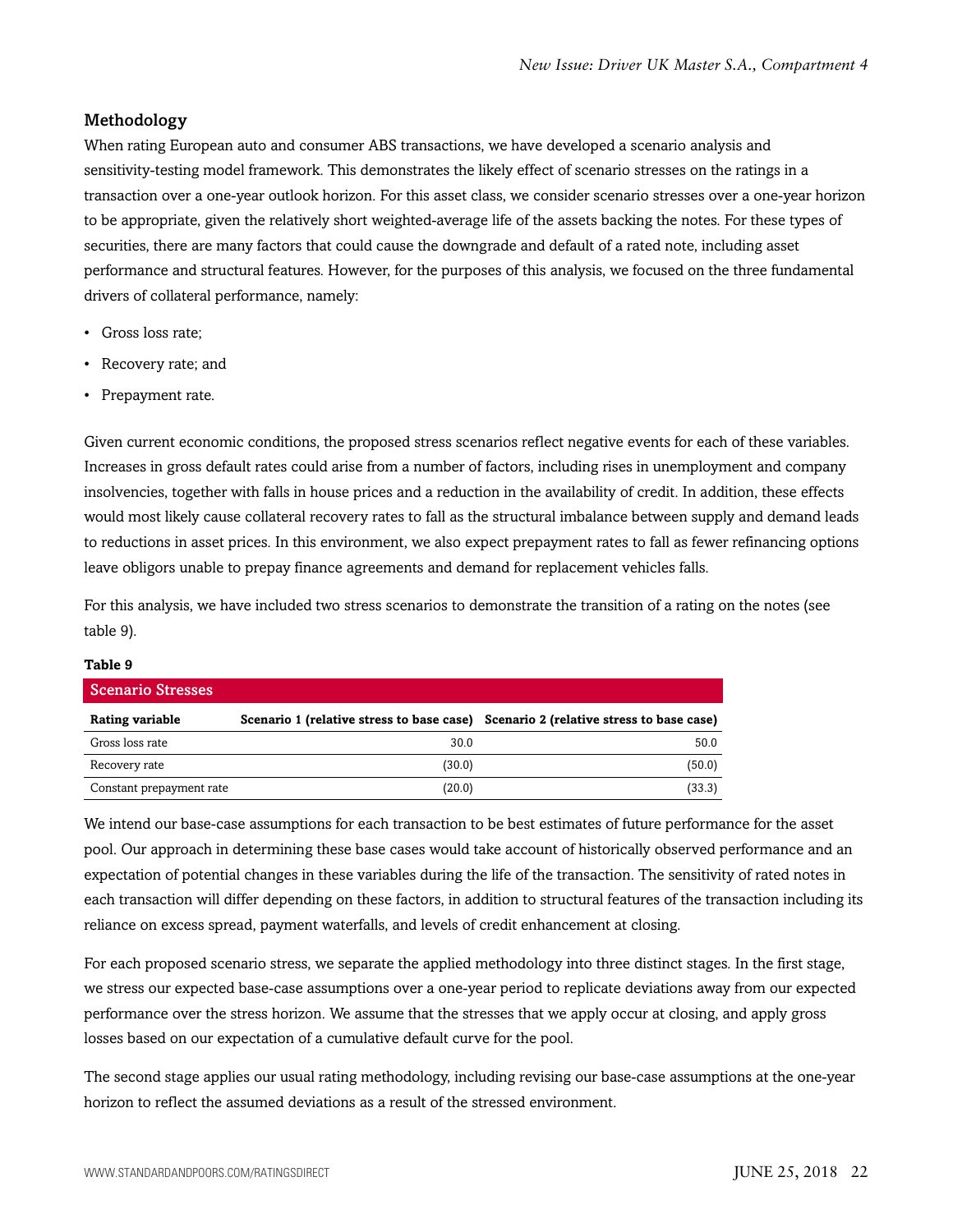In the final stage of the analysis, we re-rate the transaction at the one-year horizon, after revising our base-case assumptions and applying our standard credit and cash flow stresses at each rating level. The output of the analysis shows the likely rating transition of the rated notes, given the applied stresses and the value and timing of any forecasted principal and interest shortfalls under the most stressful scenario.

### Scenario stress and sensitivity analysis

When applying scenario stresses in the manner described above, we intend the results of this modeling to be a simulation of what could happen to the ratings on the notes for the given transaction. For the purposes of our analysis for this transaction, we applied the two scenarios described above in our cash flow modelling. Tables 10 and 11 show the implied base-case stresses and scenario stress results.

#### **Table 10**

| <b>Scenario Stresses</b>       |           |       |                       |  |  |  |
|--------------------------------|-----------|-------|-----------------------|--|--|--|
| Horizontal stress of 12 months |           |       |                       |  |  |  |
| Rating variable                | Base-case |       | Scenario 1 Scenario 2 |  |  |  |
| Gross loss rate (HT)           | 1.85      | 2.50  | 2.90                  |  |  |  |
| Recovery rate (HT)             | 40.00     | 28.10 | 20.10                 |  |  |  |
| Gross loss rate (VT)           | 5.00      | 6.50  | 7.50                  |  |  |  |
| Recovery rate (VT)             | 40.00     | 28.10 | 20.10                 |  |  |  |
| Constant prepayment rate       | 10.00     | 8.00  | 6.70                  |  |  |  |

HT--Hostile termination. VT--Voluntary termination.

### **Table 11**

| <b>Scenario Stress Analysis: Rating Transition Results</b> |       |            |                                       |  |  |
|------------------------------------------------------------|-------|------------|---------------------------------------|--|--|
| <b>Scenario stress</b>                                     | Class |            | Initial rating Scenario stress rating |  |  |
| Scenario 1                                                 | А     | $AAA$ (sf) | AAA                                   |  |  |
|                                                            | В     | $A + (sf)$ | A+                                    |  |  |
| Scenario 2                                                 | A     | $AAA$ (sf) | AA                                    |  |  |
|                                                            | B     | $A+ (sf)$  |                                       |  |  |

Where interest or principal shortfalls occur under the most senior notes, the holders of these notes and/or the trustee can call an event of default. This could lead to multiple events, such as the swap terminating (with the issuer needing to make termination payments), and the post-enforcement priority of payments being applied. All of these events would have an effect on the transaction's cash flows. For the purposes of the analysis above, we make a simplified assumption that the trustee will not call an event of default.

### <span id="page-22-0"></span>Monitoring And Surveillance

As part of our ongoing surveillance of this transaction, we regularly assess:

- The performance of the underlying pool, including defaults, delinquencies, and prepayments;
- The supporting ratings in the transaction; and
- The servicer's operations and its ability to maintain minimum servicing standards.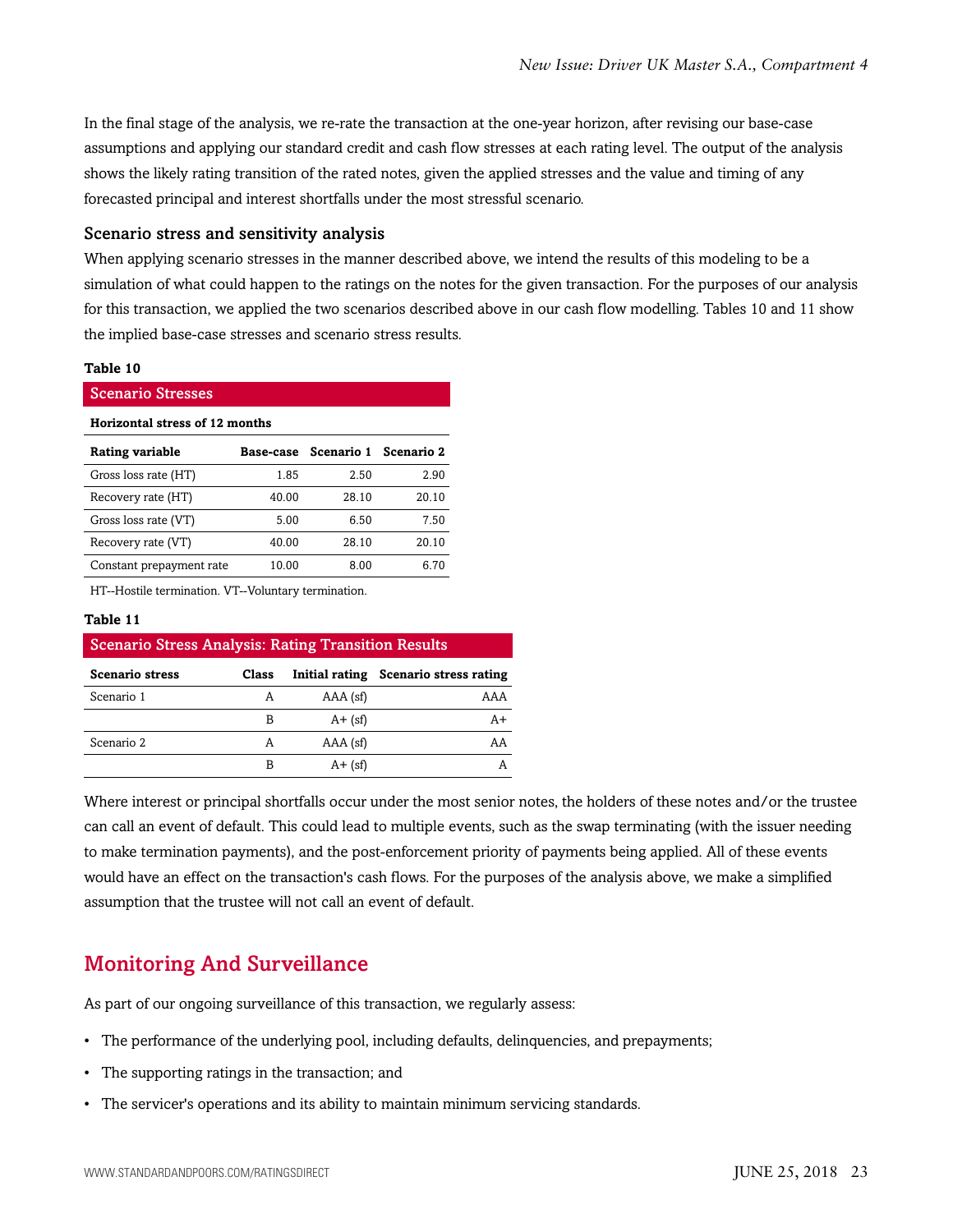### <span id="page-23-0"></span>Related Criteria

- Legal Criteria: Structured Finance: Asset Isolation And Special-Purpose Entity Methodology, March 29, 2017
- Criteria Structured Finance General: Ratings Above The Sovereign Structured Finance: Methodology And Assumptions, Aug. 8, 2016
- Criteria Structured Finance ABS: Methodology And Assumptions For European Auto ABS, Oct. 15, 2015
- Criteria Structured Finance General: Methodology: Criteria For Global Structured Finance Transactions Subject To A Change In Payment Priorities Or Sale Of Collateral Upon A Nonmonetary EOD, March 2, 2015
- Criteria Structured Finance General: Global Framework For Assessing Operational Risk In Structured Finance Transactions, Oct. 9, 2014
- Criteria Structured Finance ABS: Global Methodology And Assumptions For Assessing The Credit Quality Of Securitized Consumer Receivables, Oct. 9, 2014
- Criteria Structured Finance General: Global Framework For Cash Flow Analysis Of Structured Finance Securities, Oct. 9, 2014
- General Criteria: Methodology Applied To Bank Branch-Supported Transactions, Oct. 14, 2013
- Criteria Structured Finance General: Counterparty Risk Framework Methodology And Assumptions, June 25, 2013
- Criteria Structured Finance General: Global Derivative Agreement Criteria, June 24, 2013
- Criteria Structured Finance General: Criteria Methodology Applied To Fees, Expenses, And Indemnifications, July 12, 2012
- General Criteria: Methodology: Credit Stability Criteria, May 3, 2010
- Criteria Structured Finance General: Standard & Poor's Revises Criteria Methodology For Servicer Risk Assessment, May 28, 2009

### <span id="page-23-1"></span>Related Research

- Ratings On The United Kingdom Affirmed At 'AA/A-1+'; Outlook Remains Negative, April 27, 2018
- EMEA March 2018--Trade And market Volatility Threaten To Overshadow Brexit, March 28, 2018
- German Diesel Ban Brings Bad Air For Carmakers And Auto ABS, Feb. 28, 2018
- Summary: Volkswagen AG, Dec. 6, 2017
- Hope Overcomes Fears As The Fundamentals Propel Europe Forward, Dec. 5, 2017
- 2017 EMEA ABS Scenario And Sensitivity Analysis, July 6, 2017
- Global Structured Finance Scenario And Sensitivity Analysis 2016: The Effects Of The Top Five Macroeconomic Factors, Dec. 16, 2016
- European Structured Finance Scenario And Sensitivity Analysis 2016: The Effects Of The Top Five Macroeconomic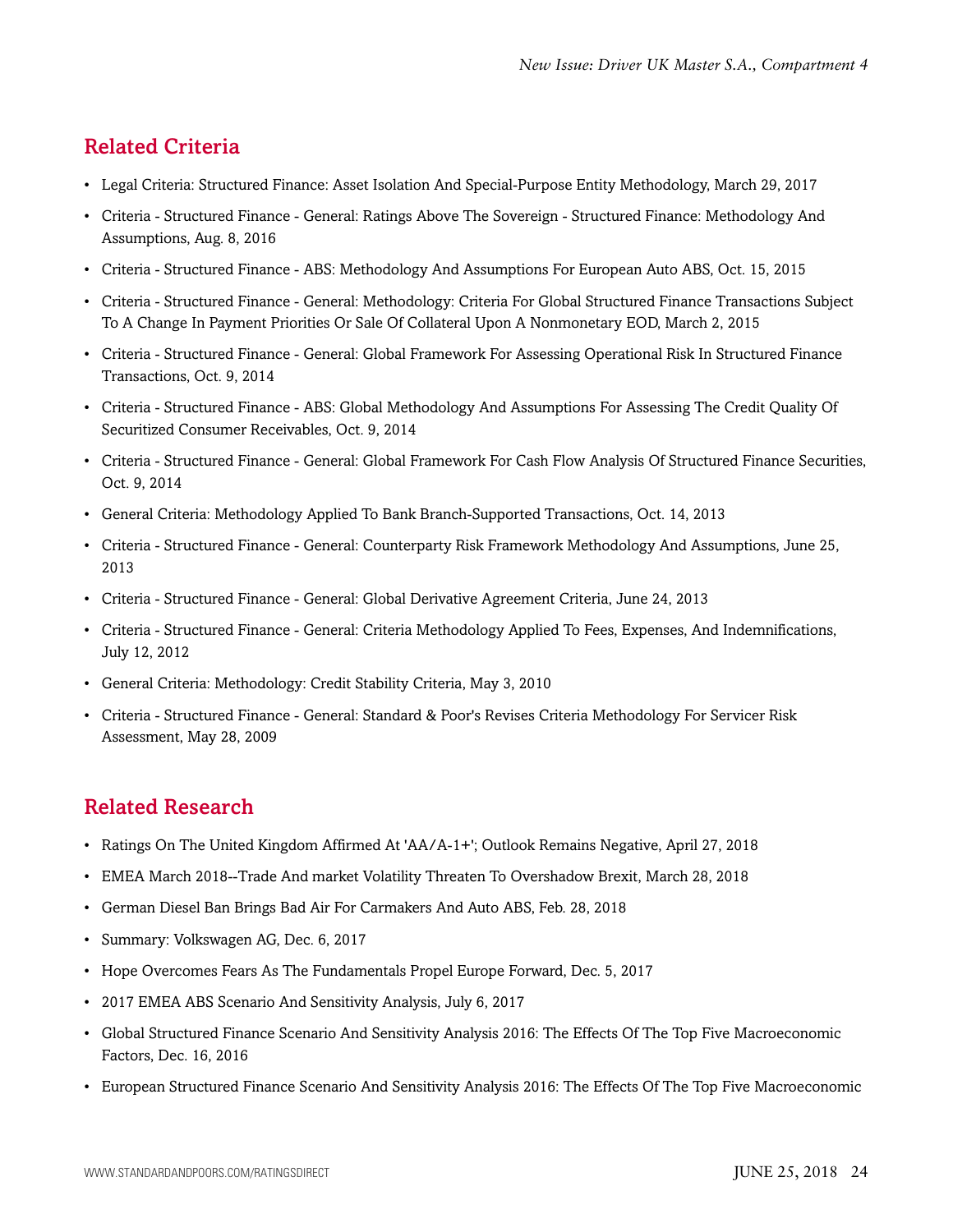Factors, Dec. 16, 2016

- How We Rate And Monitor EMEA Structured Finance Transactions, March 24, 2016
- Recent Volkswagen Announcement Has Potential To Affect Related ABS Transactions, Oct. 2, 2015
- S&P Comments On Possible Effect Of A Higher Court's Ruling On Certain German Auto Leasing Contracts, Sept. 2, 2013
- Scenario Analysis: Gross Default Rates And Excess Spread Hold The Answer, May 12, 2009